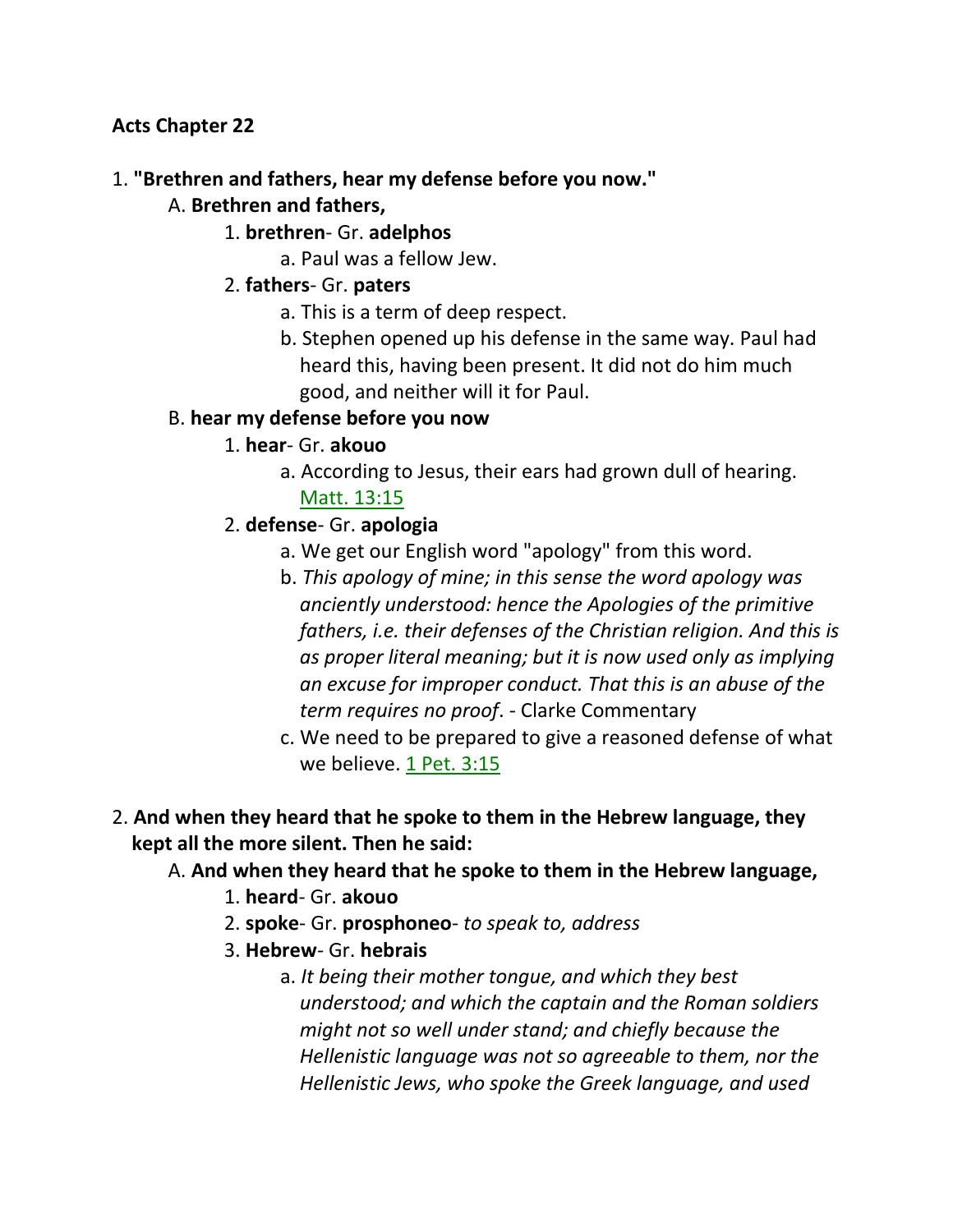*the Greek version of the Bible; and such an one they took Paul to be, besides his being a Christian; wherefore when they heard him speak in the Hebrew tongue, it conciliated their minds more to him, at least engaged their attention the more to what he was about to say:* -Gill Commentary

4. **language**- Gr. **glossa**- *tongue*

## B. **they kept all the more silent,**

- 1. **kept** Gr. **parecho** *to show, afford, offer*
	- a. They were willing to give their silence for the moment to hear what Paul would say.
- 2. **silent** Gr. **hesuchia**
- C. **Then he said**
	- 1. **said** Gr. **phemi**
- 3. **"I am indeed a Jew, born in Tarsus of Cilicia, but brought up in this city at the feet of Gamaliel, taught according to the strictness of our fathers' law, and was zealous toward God as you all are today.**
	- A. **I am indeed a Jew,**

1. **Jew**

- B. **born in Tarsus of Cilicia,**
	- 1. **born-** Gr. **gennao**
	- 2. **Tarsus** means *winged or feathered*
	- 3. **Cilicia** means *land of Celix*
- C. **but brought up in this city at the feet of Gamaliel,**
	- 1. **brought up** Gr. **anatrepho** *to nurse, as an infant, to bring up, educate*
	- 2. **city** Gr. **polis**
	- 3. **feet** Gr. **pous**
		- a. *The rabbis usually sat on a raised seat with the pupils in a circle around either on lower seats or on the ground. Paul was thus nourished in Pharisaic Judaism as interpreted by Gamaliel, one of the lights of Judaism.* -Robertson's Word Pictures
	- 4. **Gamaliel** means *recompense or benefit of God*
		- a. *This Gamaliel (ל ֵיא ִל ְמַּ ג, benefit of God. See Num\_1:10, Act\_2:10) is generally acknowledged to be identical with the celebrated Gamaliel the elder, who lived at the time, and*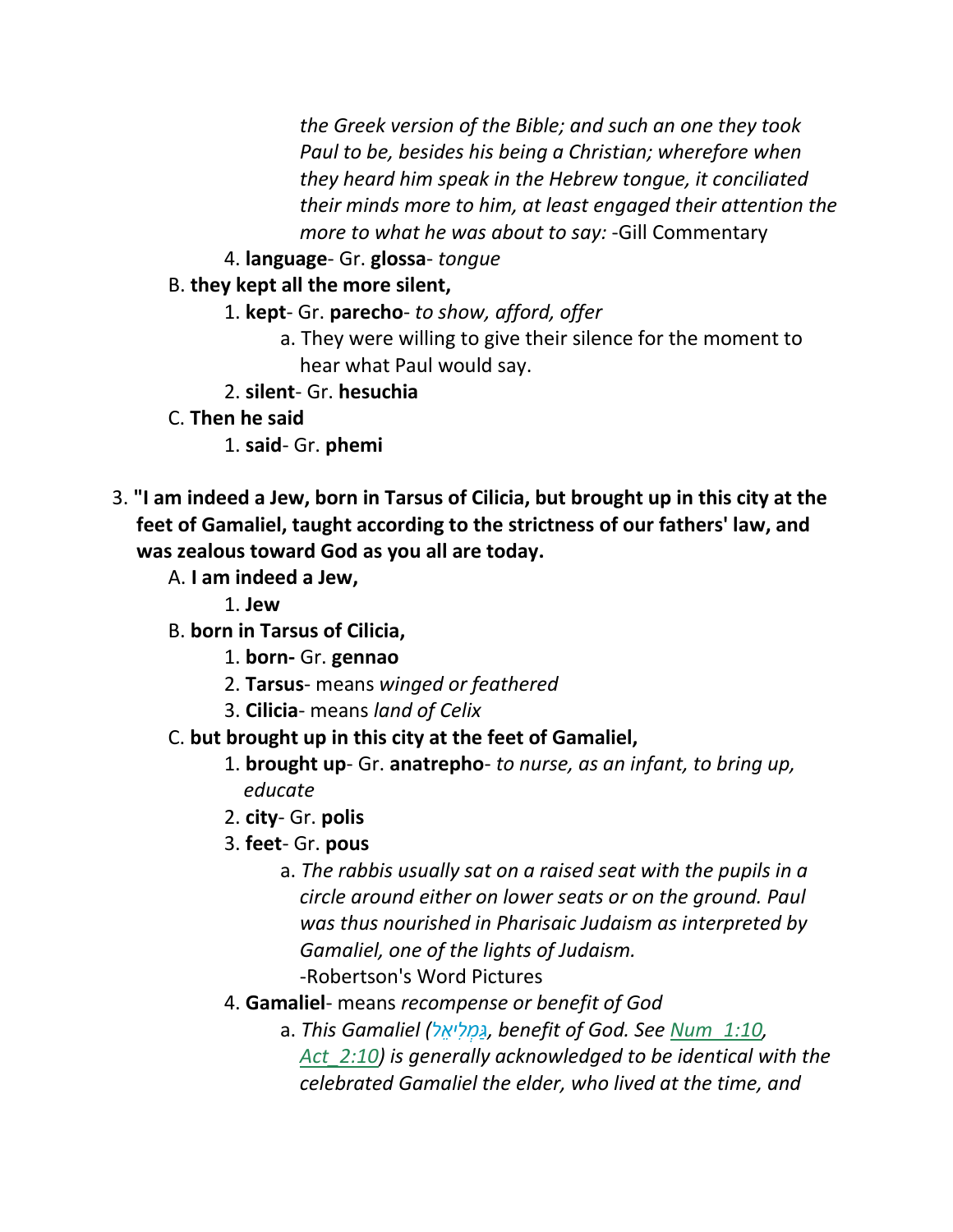*was the grandson of Hillel, the famous founder of one of the rabbinical schools. His name frequently occurs in the Mishna as an utterer of sayings subsequently quoted as authorities. Although liberal in his views and a student of Greek literature, he was held in high estimation as a most learned and devout Pharisee. Gamaliel among the Jews had received the name of the "Beauty of the Law"*. -Popular NT Commentary

## D. **taught according to the strictness of our father's law,**

- 1. **taught-** Gr. **paideuo-** *to train a child*
	- a. As in Paul's day, there are still many young spiritual children sitting at the feet of legalist teachers, being shaped by them. This is sad. Young ones should be brought up on a good diet of grace and faith.
- 2. **strictness-** Gr. **akribia** *accuracy, exactness; preciseness, or rigor, severe discipline*
	- a. Paul had the law etched into his heart. He would need to have Jesus remove that and replace it with Himself.

#### 3. **father's**

- 4. **law**
	- a. Notice Paul called it our father's law. It had become a religion of man, and not of God. So much was added to what God gave that it became the religion of the Jews.

# E. **and was zealous towards God as you all are today**

- 1. **zealous** Gr. **zelotes** *a zealot*
	- a. It is good to have zeal if it is coupled with the revelation knowledge of Jesus. Rom. 10:2-3

## 2. **today**- Gr. **semeron**

a. Paul was speaking to men who were entrenched in this manmade religion that he had come out of.

# 4. **I persecuted this Way to the death, binding and delivering into prisons both men and women,**

## A. **I persecuted this Way to the death,**

1. **persecuted**- Gr. **dioko**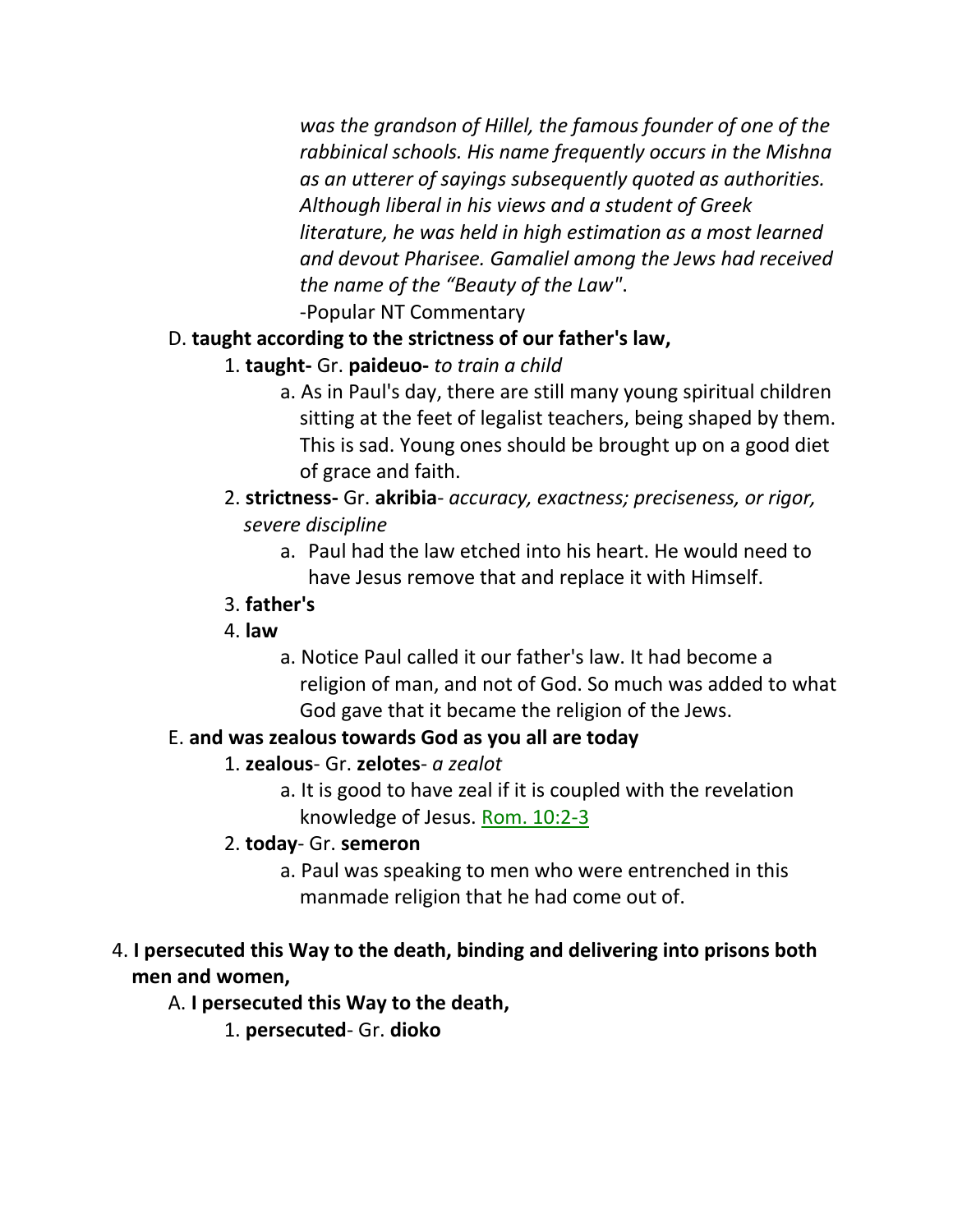- a. He was a persecutor but now he is the persecuted. Those who cheer you now will jeer you later if you start to disagree with them!
- b. Paul was a persecutor and injurious in his previous life. 1Ti 1:13-15 Paul was God's example and poster boy that He can totally transform anyone.  $1$  Tim.  $1:16$
- 2. **Way** Gr. **hodos**
	- a. Faith in Jesus Christ was called the Way. Acts 9:2, Act\_19:9; Act 22:4; Act 24:22 No doubt this comes from Jesus own words- I am the **THE WAY**, the truth, and the Life, no man comes to the Father except by Me. John 14:6
	- b. Many old saints have been in the way for years! Get out of the way! Just a joke folks!
- 3. **death** Gr. **thanatos**
	- a. *Intending to put them to death. He did not probably put any to death himself, but he committed them to prison; he sought their lives; he was the agent employed in arresting them; and when they were put to death, he tells us that he gave his voice against them Act\_26:10; that is, he joined in, and approved of their condemnation.* -Barnes Commentary

#### B. **binding and delivering into prisons both men and women**

- 1. **binding** Gr. **desmeuo**
	- a. Paul was speaking right then bound in chains.
- 2. **delivering** Gr. **paradidomi**
- 3. **prisons** Gr. **phulake**

a. This has happened to Paul a number of times.

- 4. **men** Gr. **aner**
- 5. **women** Gr. **gune**

a. Paul had no pity even upon women.

- 5. **as also the high priest bears me witness, and all the council of the elders, from whom I also received letters to the brethren, and went to Damascus to bring in chains even those who were there to Jerusalem to be punished.**
	- A. **as also the high priest bears me witness,**

1. **high priest**- Gr. **archiereus**

a. *The 'high priest' in question was not the person holding that office at the present juncture, but the one who happened, at*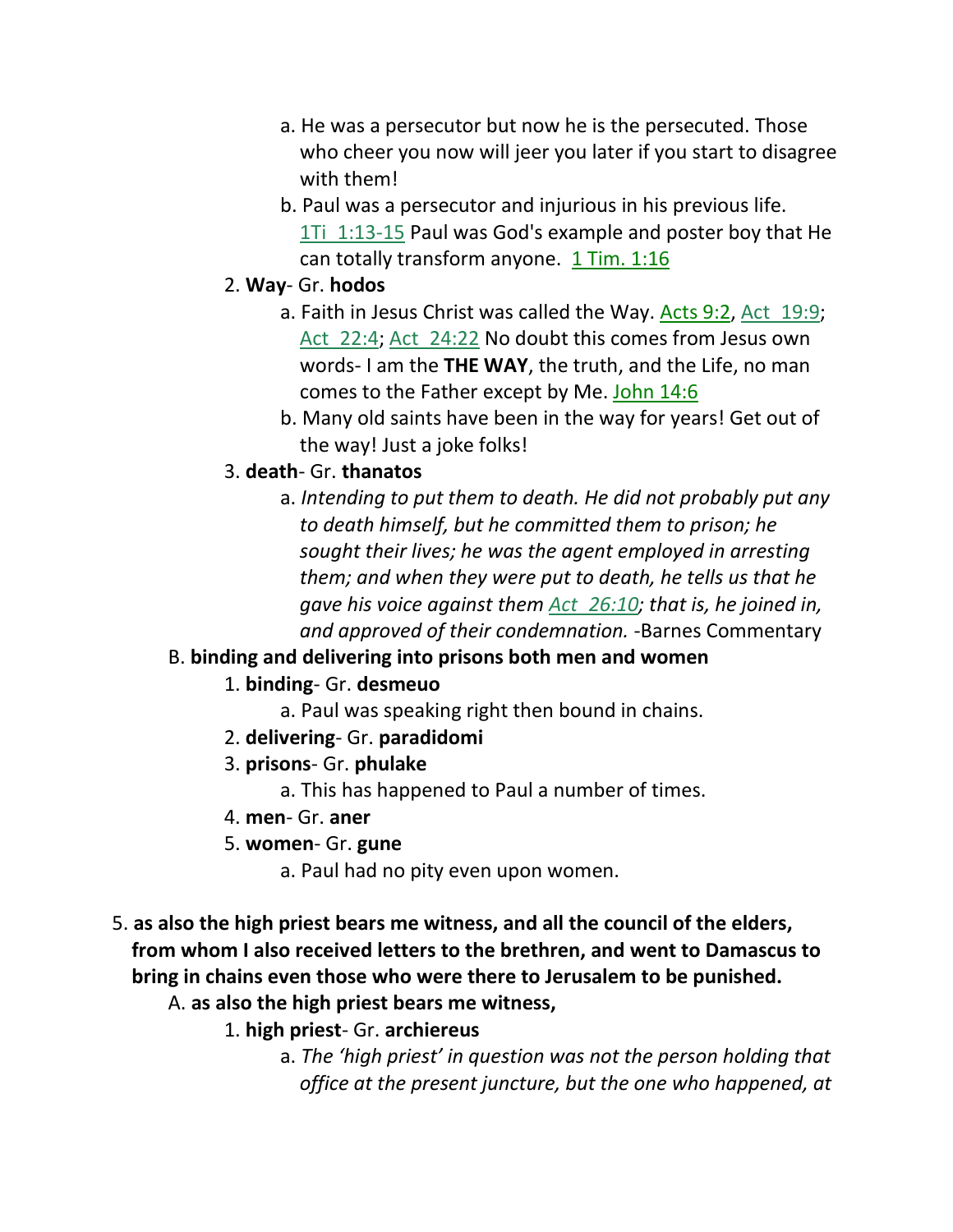*the time of the Damascus Mission, A.D. 37, to be in possession of that high office. The high priest who with the Sanhedrin gave Paul his credentials as inquisitor for Damascus and Syria, was probably Jonathan the successor and brother of Caiaphas. The reigning high priest at this period, A.D. 58, was Ananias. We have before noticed that in these last days of the Jewish power, the high-priestly office and dignity were not permanent, but were constantly transferred from one holder to another, the Roman authority claiming and exercising this right of raising and deposing the Jewish high priest. Claudius Cæsar, the emperor, had conceded the privilege of naming the high priest to Agrippa II. This prince had nominated Ananias*. -Popular NT Commentary

- 2. **bears witness** Gr. **martureo**
- B. **and all the council of the elders,**
	- 1. **council of elders** Gr. **presbuterion**
		- a. This was the Jewish Sanhedrin in Jerusalem.
- C. **from whom I also received letters to the brethren,**
	- 1. **received** Gr. **dechomai**
	- 2. **letters** Gr. **epistole**
	- 3. **brethren** Gr. **adelphos**

a. Jewish officials in Damascus.

- D. **and went to Damascus to bring in chains even those who were there to Jerusalem to be punished**
	- 1. **went** Gr. **poreuomai**
	- 2. **Damascus**
		- a. The persecution Saul, now Paul, led was far reaching. He could have had thousands imprisoned, flogged, and put to death during this time. Damascus is 135 miles from Jerusalem.
	- 3. **bring** Gr. **ago**
	- 4. **chains** Gr. **deo**
	- 5. **Jerusalem**
	- 6. **punished** Gr. **timoreo**
		- a. Besides imprisonment this would include scourging and sometimes execution.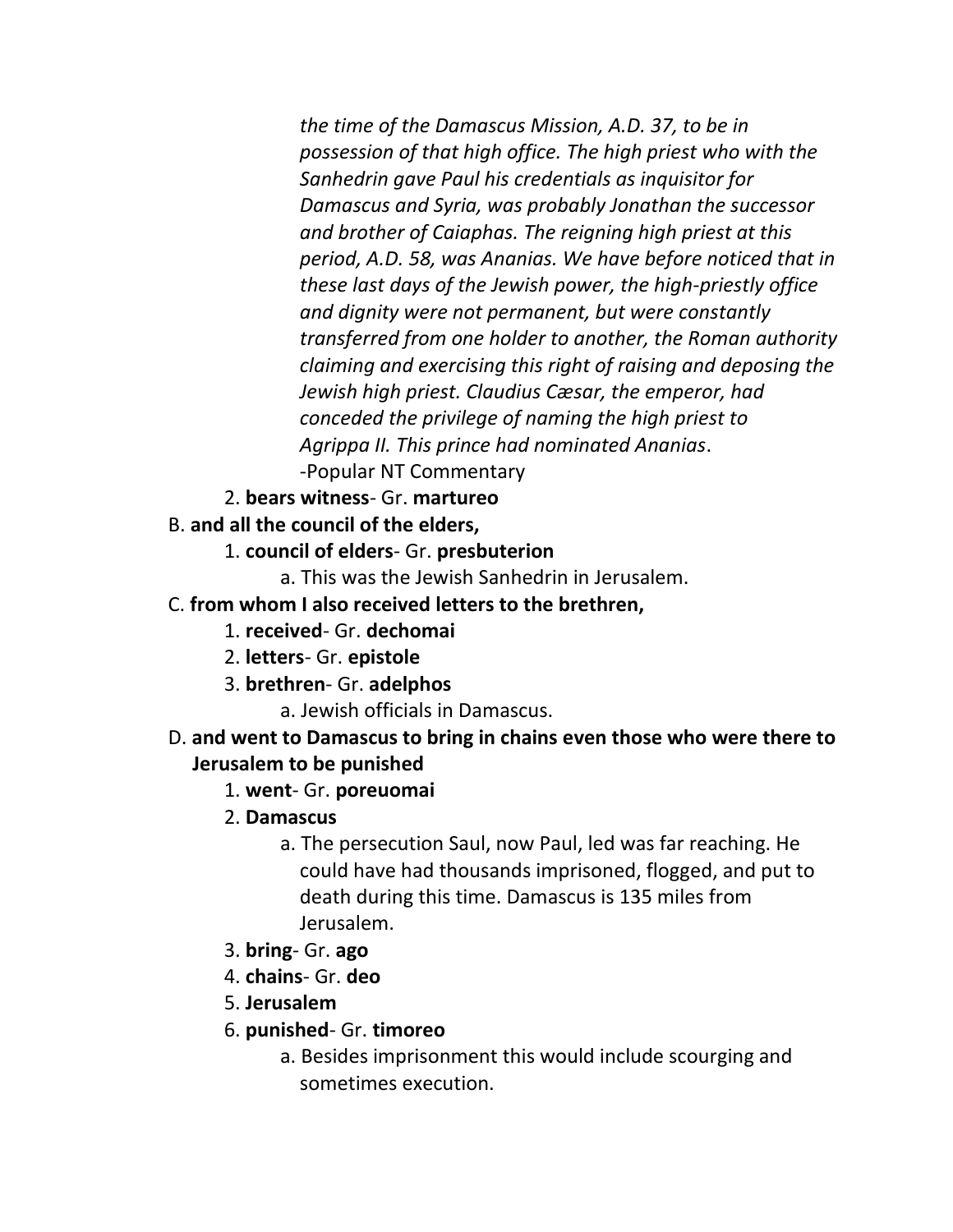- 6. **"Now it happened, as I journeyed and came near Damascus at about noon, suddenly a great light from heaven shone around me.**
	- A. **Now it happened,**
		- 1. **happened** Gr. **ginomai-** *to come into being or to pass*
			- a. Paul regularly used his personal testimony in sharing his faith. I think this is a key for us today. Many are paralyzed when it comes to sharing their faith because they do not know what to say and afraid that people might disagree with them. This fear is removed by sharing your testimony. You know your own testimony and can share it easily. Also, no one can dispute what happened to you. It is your personal testimony. Start using your testimony and share how you received Jesus. Watch what God does!

## B. **as I journeyed and came near Damascus at about noon,**

- 1. **journeyed** Gr. **poreuomai**
- 2. **came near** Gr. **eggizo**
- 3. **Damascus** means *sack of blood*
	- a. Saul was going there to shed blood, but got an encounter with the blood of Jesus!
- 4. **noon** Gr. **mesembria** *middle of the day*
	- a. The sun was fully up, but the light that Paul experienced was supernatural and could not be explained like the full shining of the sun.

# C. **suddenly a great light from heaven shone around me**

- 1. **great light** Gr. **hikanos phos**
- 2. **heaven** Gr. **ouranos**
- 3. **shone** Gr. **periastrapto** *to flash all around, that is, envelop in light*
	- a. This was a sudden great flash of light, not the steady shining of sunlight.
	- b. I am sure that these men listening to Paul were spell bound at this point. Everyone likes a good story!

## 7. **And I fell to the ground and heard a voice saying to me, 'Saul, Saul, why are you persecuting Me?'**

- A. **And I fell to the ground and heard a voice saying to me,**
	- 1. **fell** Gr. **pipto**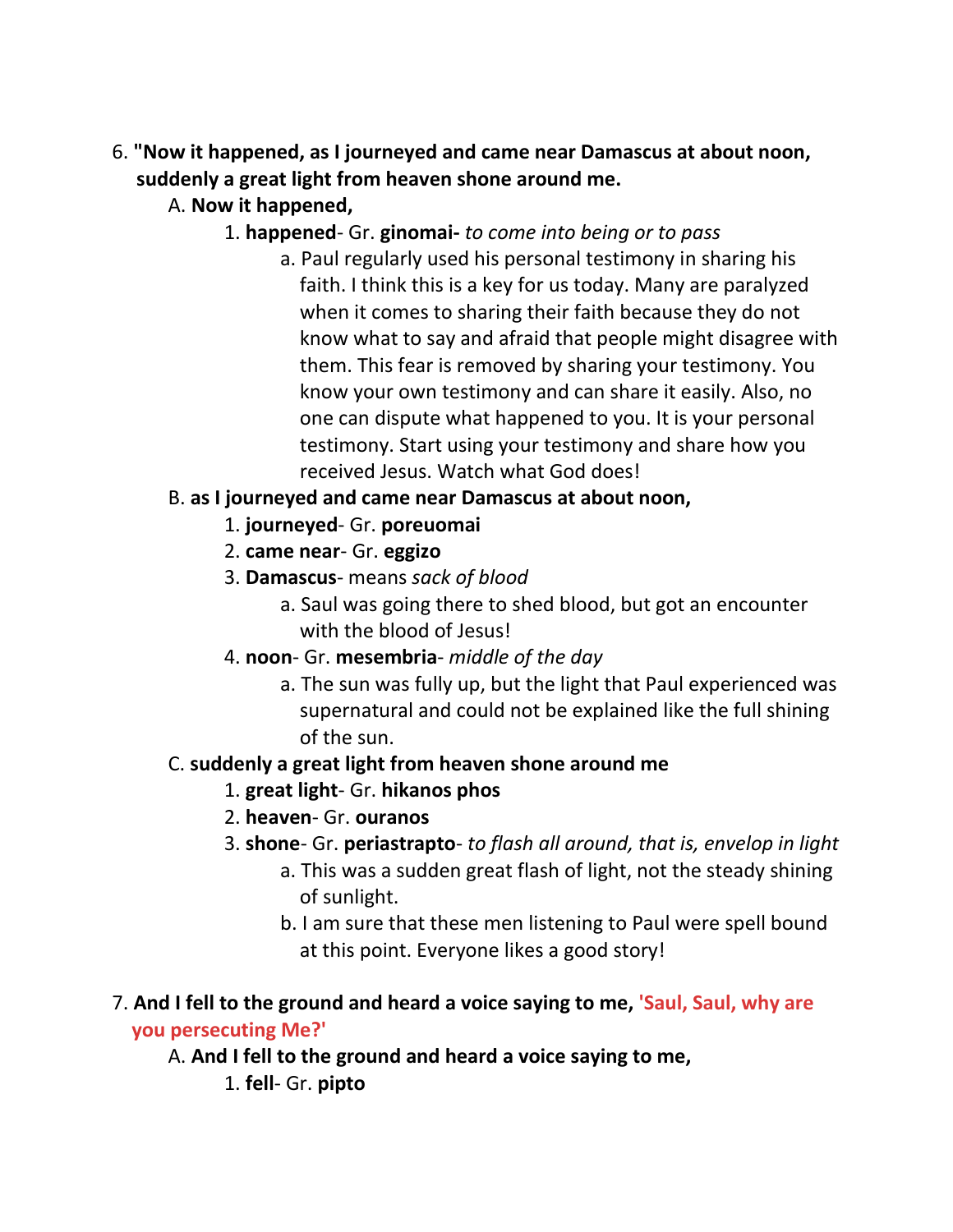- 2. **ground** Gr. **edaphos** *bottom, base, ground*
- 3. **heard** Gr. **akouo**
- 4. **voice** Gr. **phone**
- 5. **saying** Gr. **lego**
- B. **Saul, Saul** means *desired or asked for*
	- 1. The Lord often would repeat someone's name twice. Gen\_22:11; Gen\_46:2, Exo\_3:4, Luk\_10:41; Luk\_22:31 This was to remove all doubt that the Lord had called them. If they heard it once they might just have thought to have heard it, but hearing it twice removed all doubt.

## C. **why are you persecuting me**

- 1. **persecuting** Gr. **dioko**
- **2. Me**
	- a. Notice the Lord did not ask, "Why are you persecuting my church or Christians?" No, He asked, "Why are you persecuting **ME**?" Believers are vitally joined to the Lord. Jesus is the head of the church, which is His body. To persecute Christians is to persecute Jesus!
	- b. Jesus is moved with the feeling of our infirmity. He takes persecution upon us for His name sake personally. Isa\_63:9, Zec 2:8, Matt. 25:40, 1Co 8:12
	- c. Jesus stood up at the right hand of God to honor the first martyr of the church, which was Stephen. Before that He was seated.

#### 8. **So I answered, 'Who are You, Lord?' And He said to me, 'I am Jesus of Nazareth, whom you are persecuting.'**

- A. **So I answered,**
	- 1. **answered** Gr. **apokrinomai**
- B. **Who are You, Lord**
	- 1. **Lord** Gr. **kurios**
		- a. This is a title of respect, not necessarily an admission of this person speaking to him as being the one true God.
		- b. This is the most important question that a man can ask.  **Who are you Lord?** We must all come to this answer the Lord is Jesus Christ!
- C. **And He said to me,**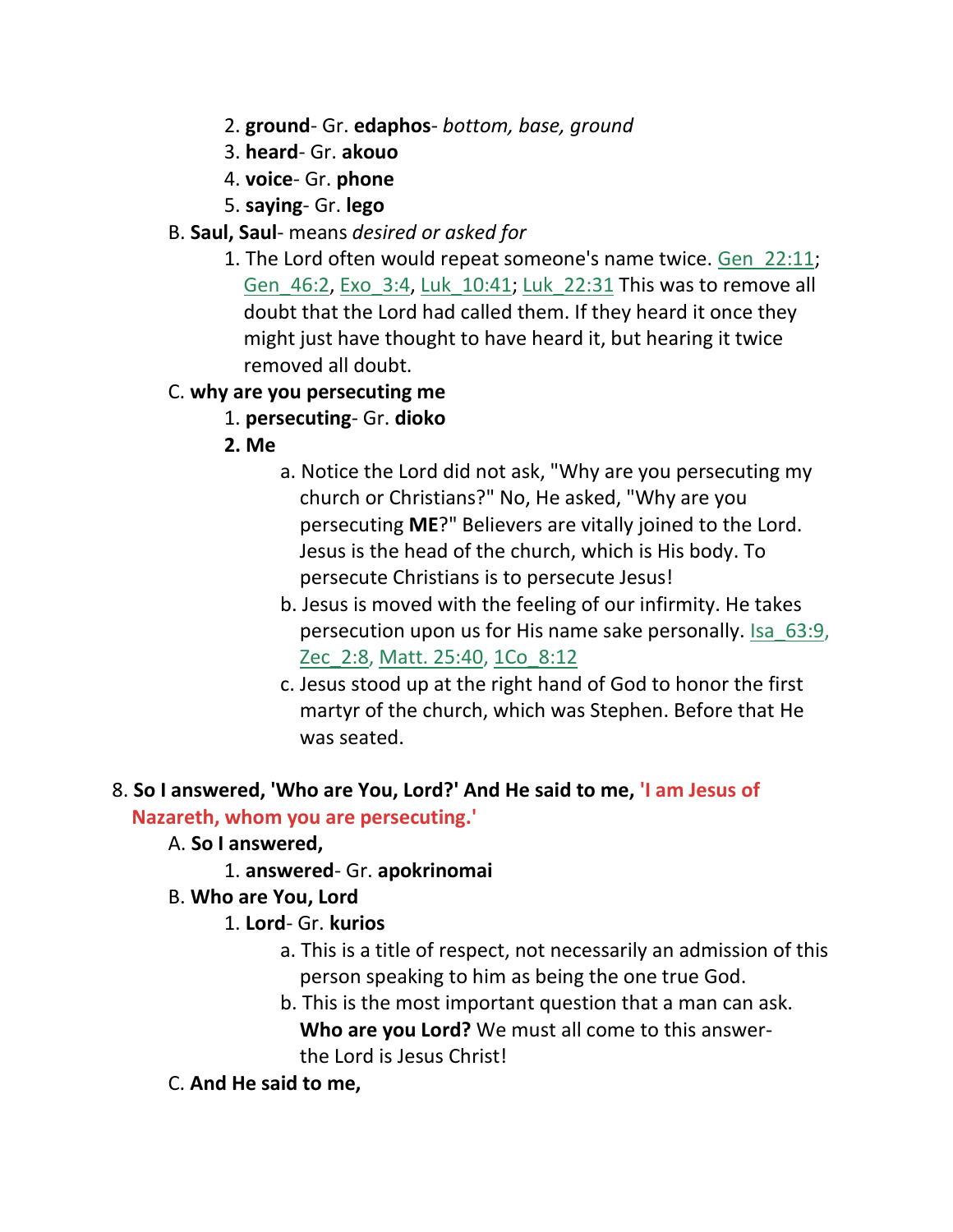#### 1. **said**- Gr. **epo**

## D. **I am Jesus of Nazareth,**

## 1. **Jesus**- Gr. **Iesous**

- a. I am sure when Paul asked this question he was hoping with all that was within him that the answer would not be Jesus!
- b. There were many named Jesus at this time. Jesus is a form of the name Joshua, which was quite popular. This specifies which Jesus is speaking- Jesus of Nazareth.

## 2. **Nazareth**- Gr. **Nazoraios**

a. This was a despised name. John 1:46

## E. **whom you are persecuting**

## 1. **persecuting**- Gr. **dioko**

- a. Again, notice that Jesus said he was persecuting Him not Christians. We are one with the Lord.
- 9. **"And those who were with me indeed saw the light and were afraid, but they did not hear the voice of Him who spoke to me.**
	- A. **And those who were with me indeed saw the light and were afraid,**
		- 1. **saw** Gr. **theaomai**
		- 2. **light** Gr. **phos**
		- 3. **afraid** Gr. **emphobos** *in fear*

# B. **but they did not hear the voice of Him who spoke to me**

- 1. **hear** Gr. **akouo**
- 2. **voice** Gr. **phone**
	- a. *Much has been said as to the seeming discrepancy between the statement here that Paul's companions 'heard not the voice of Him that spoke to me,' and the words in the narrative, chap. Act\_9:7, 'hearing a voice.' Dr. J. A. Alexander well explains this apparent difference: 'There is a distinction between hearing a voice speak and hearing what it says, as nothing is more common in our public bodies than the complaint that the speaker is not heard, i.e. that his words are not distinguished, though his voice may be audible and even loud. It might be said with equal truth, that Paul's companions heard the voice, i.e. knew that it was speaking, and that they did not hear it, i.e. did not know what it said. See St. John's Gospel, Joh\_12:29, where a similar confusion*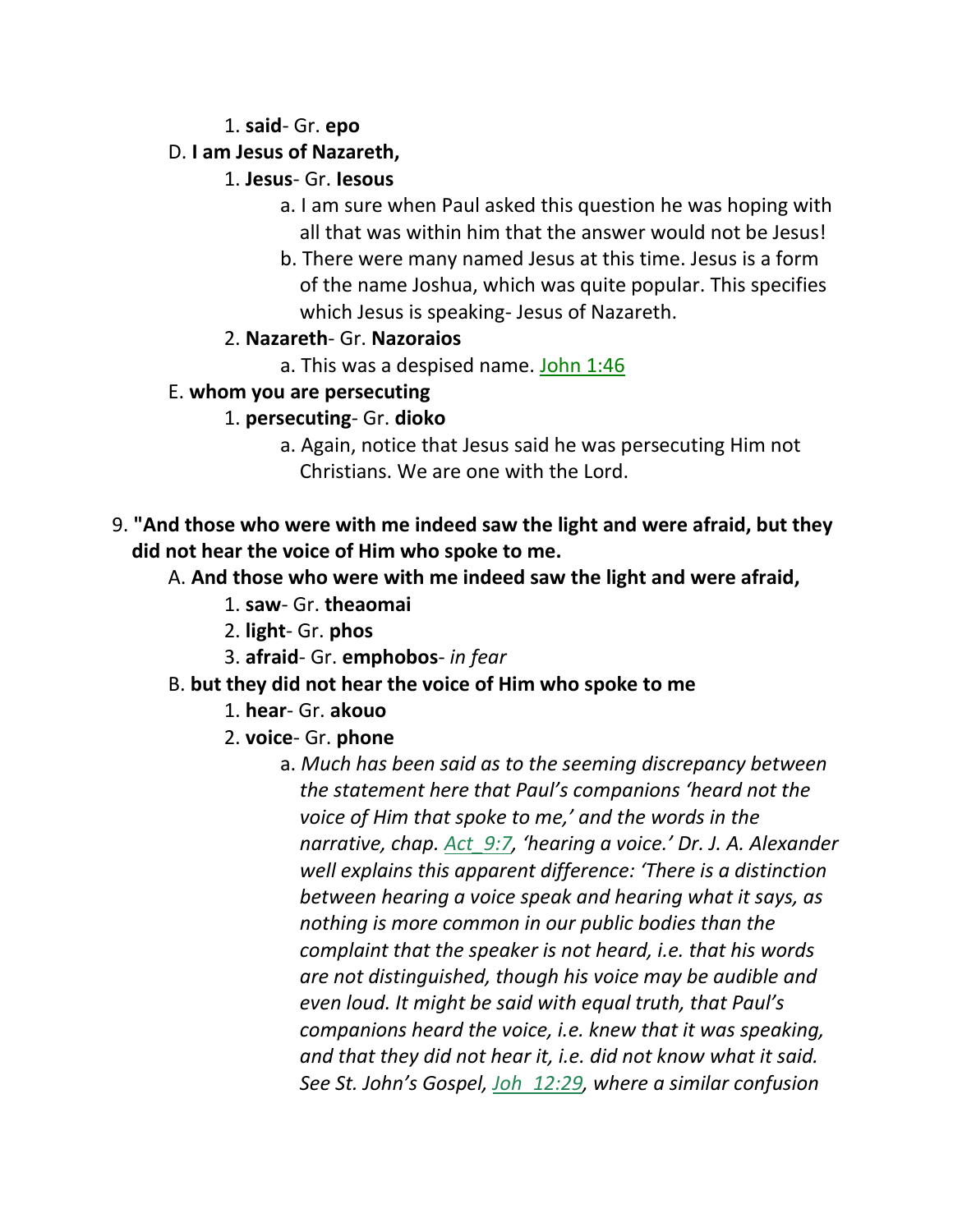*seems to have occurred in the listeners' minds. Here as there, the Divine Voice to the ordinary bystander was a voice, but not one uttering articulate words.* -Popular NT Commentary

- b. A similar thing happened to Daniel when the Lord appeared to him. Those around him did not see the vision that Daniel saw but their heard and sensed what was happening and ran in fear. Dan. 10:6-7
- 3. **spoke** Gr. **laleo**
- 10. **So I said, 'What shall I do, Lord?' And the Lord said to me, 'Arise and go into Damascus, and there you will be told all things which are appointed for you to do.'**
	- A. **So I said,**
		- 1. **said** Gr. **epo**
	- B. **What shal l do, Lord**
		- 1. **do** Gr. **poieo**
		- 2. **Lord** Gr. **kurios**
			- a. The first question was, "**Who are you Lord**?" The second question was, "**What shall I do**?"
				- These two questions are the most important questions that we can ask. First, we need to know the Lord, and then find out what He has created and called for us to do with our life.

## C. **And the Lord said to me,**

1. **said**- Gr. **epo**

## D. **Arise and go into Damascus,**

- 1. **Arise** Gr. **anistemi**
- 2. **go** Gr. **poreuomai** *travel*
	- a. The Lord raises us up and then tells us to go!

# E. **and there you will be told all things which are appointed for you to do**

- 1. **told** Gr. **laleo**
- 2. **appointed** Gr. **tasso** *to arrange*
	- a. God has arranged things for us to do. He has created us for works for which He has ordained us to walk in. Eph. 2:10
	- b. What God has called us to do, He has provided grace and an anointing to fulfill them.
	- c. Paul had a grace and anointing to minister to the Gentiles, not the Jews. Gal 2:9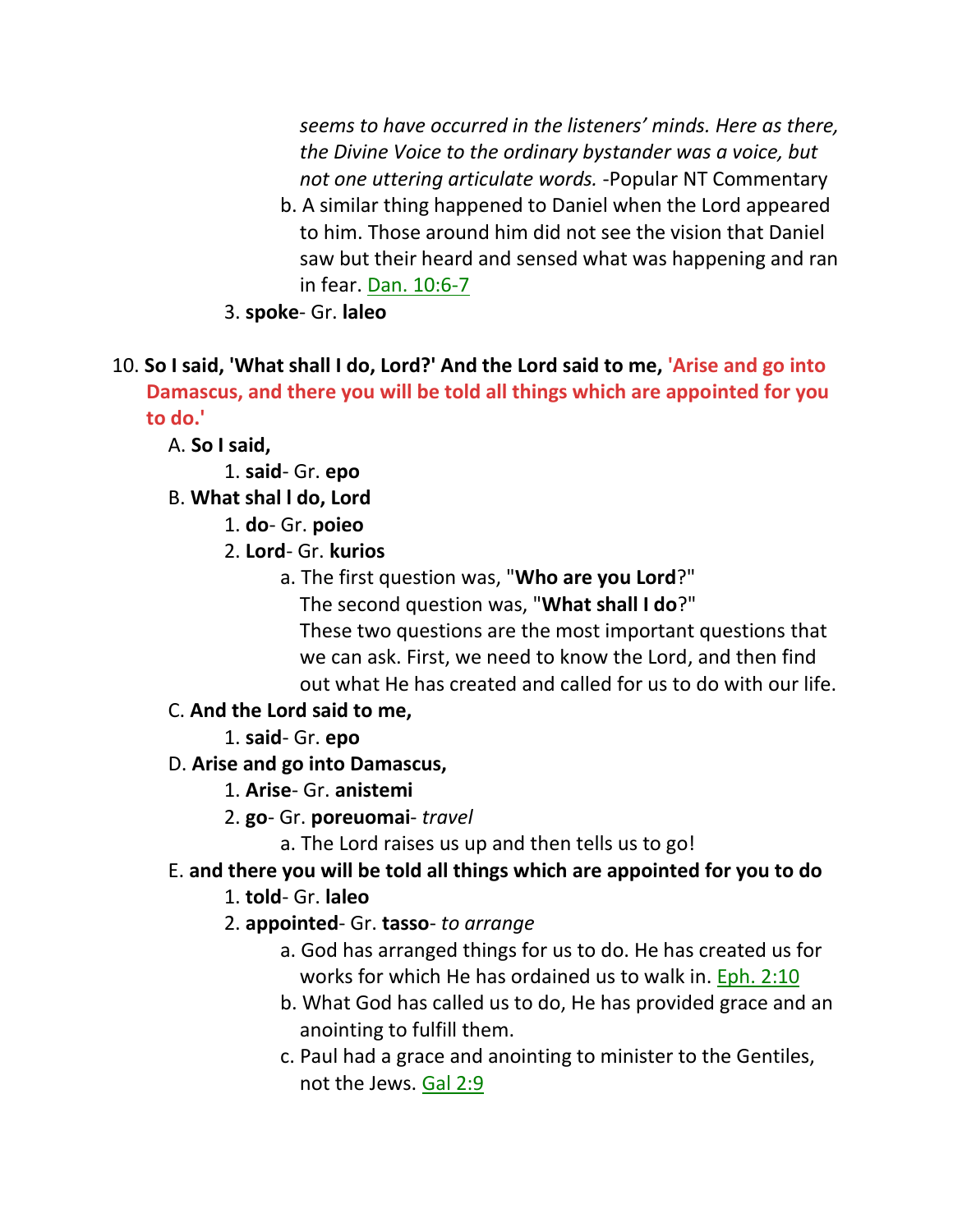3. **do**- Gr. **poieo**

- 11. **And since I could not see for the glory of that light, being led by the hand of those who were with me, I came into Damascus.**
	- A. **And since I could not see for the glory of that light,**
		- 1. **see** Gr. **emblepo** *to see clearly*
			- a. Saul's natural vision was cut off, but his spiritual eyes were opened. If I had to choose between the two, I would pick having my spiritual eyes opened!
			- b. This was temporary. God is not in the business of making people blind.
		- 2. **glory** Gr. **doxa**
		- 3. **light** Gr. **phos**

# B. **being led by the hand of those who were with me,**

- 1. **led by the hand** Gr. **cheiragogeo**
	- a. At this point Saul is being led by the hand. In the coming days, as he matured, he learned to be led by the Spirit. A new born Christian must be led by the hand by others, but as they mature they learn to be led by the Spirit within them.
- C. **I came into Damascus**
	- 1. **came** Gr. **erchomai**
- 12. **"Then a certain Ananias, a devout man according to the law, having a good testimony with all the Jews who dwelt** *there,*

# A. **Then a certain Ananias,**

- 1. **Ananias** means *whom the Lord has graciously given*
	- a. God graciously gave Ananias to Paul when no Christian would want to have anything to do with him. Thank God for those people who will minister to those who no one else will. Will you be someone that the Lord can graciously give a problem person like Saul of Tarsus to?
- B. **a devout man according to the law,**
	- 1. **devout** Gr. **eusebes**
	- 2. **man** Gr. **aner**
- C. **having a good testimony with all the Jews who dwelt there**
	- 1. **good-** Gr. **kalos**
	- 2. **testimony** Gr. **martureo**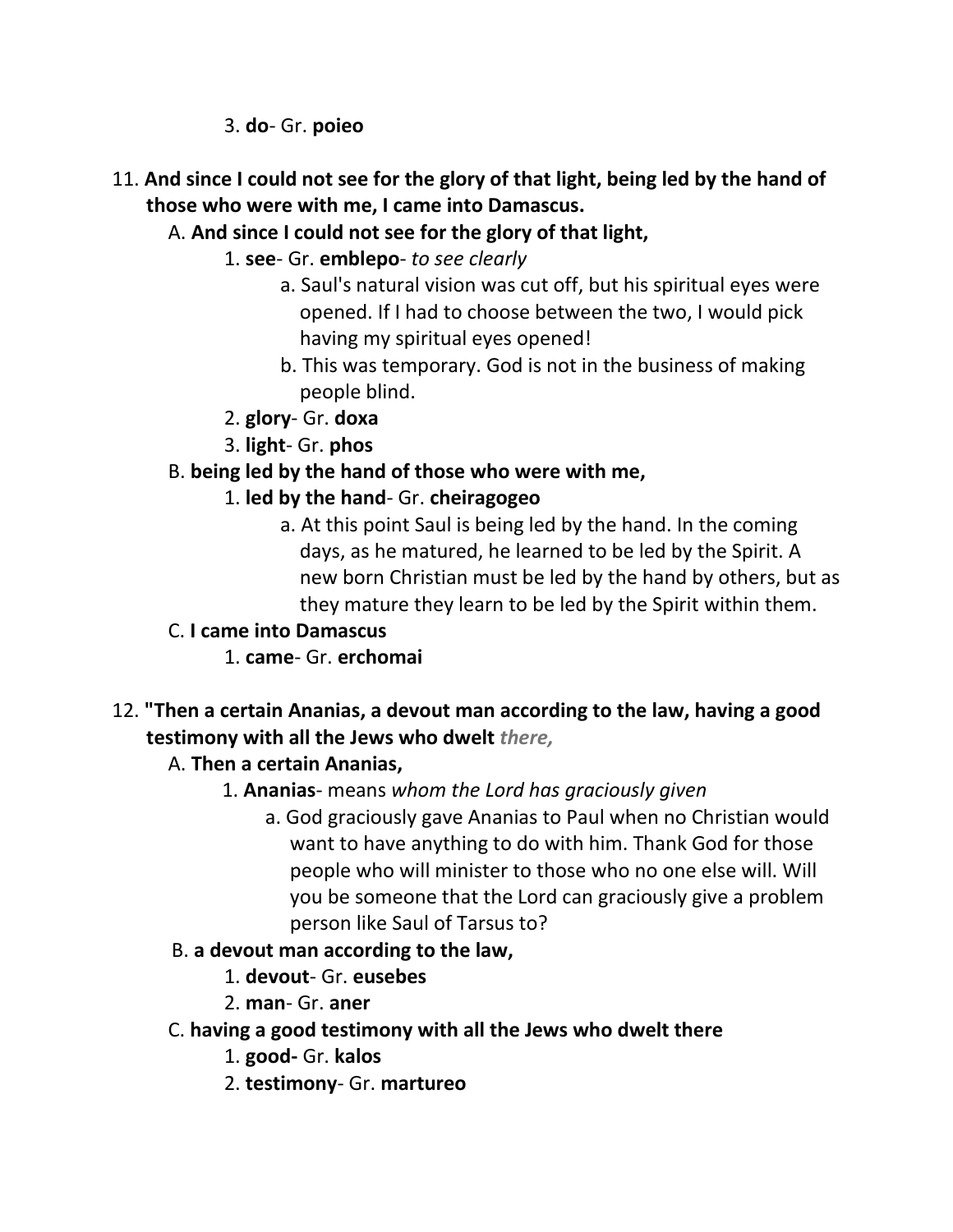3. **Jews**- Gr. **Ioudais**

- a. *The Apostle neglects nothing in his address which can conciliate his audience, and so he tells them that the messenger whom God sent to him was "well reported of by all the Jews that dwelt in Damascus." The hostility towards Christians, which was so strong in Jerusalem, had not at the time of St Paul's conversion manifested itself so greatly in Damascus, since Ananias "a disciple" was still in good repute with the Jews there.* -Cambridge Commentary
- 4. **dwelt** Gr. **katoikeo**
- 13. **came to me; and he stood and said to me, 'Brother Saul, receive your sight.' And at that same hour I looked up at him.**
	- A. **came to me,**
		- 1. **came** Gr. **erchomai**
			- a. Ananias came to Paul. Grace comes to us.
	- B. **and he stood and said to me,**
		- 1. **stood** Gr. **ephistemi**
		- 2. **said** Gr. **epo**
	- C. **Brother Saul,**
		- 1. **Brother** Gr. **adelphos**
			- a. Ananias called him brother knowing he was being converted.
		- 2. **Saul** means *desired*
			- a. Saul was later called Paul when he took over the leadership between him and Barnabas. When Barnabas was in the leadership position, he was called Saul. Paul means *little*. He was ready for leadership when he became little in his own eyes. The same goes for us today.

# D. **receive your sight**

## 1. **receive your sight**- Gr. **anablepo**- *to look up, recover sight*

- a. Our sight is recovered when we look up.
- b. In Acts 9, Paul added that Ananias also said, "**and to be filled** with the Holy Spirit". Act 9:17 I do not think these religious Jews would have been ready for that concept.

## E. **And at the same hour I looked up at him**

- 1. **same hour** Gr. **autos hora**
	- a. Some healings recorded in the Bible were not instantaneous.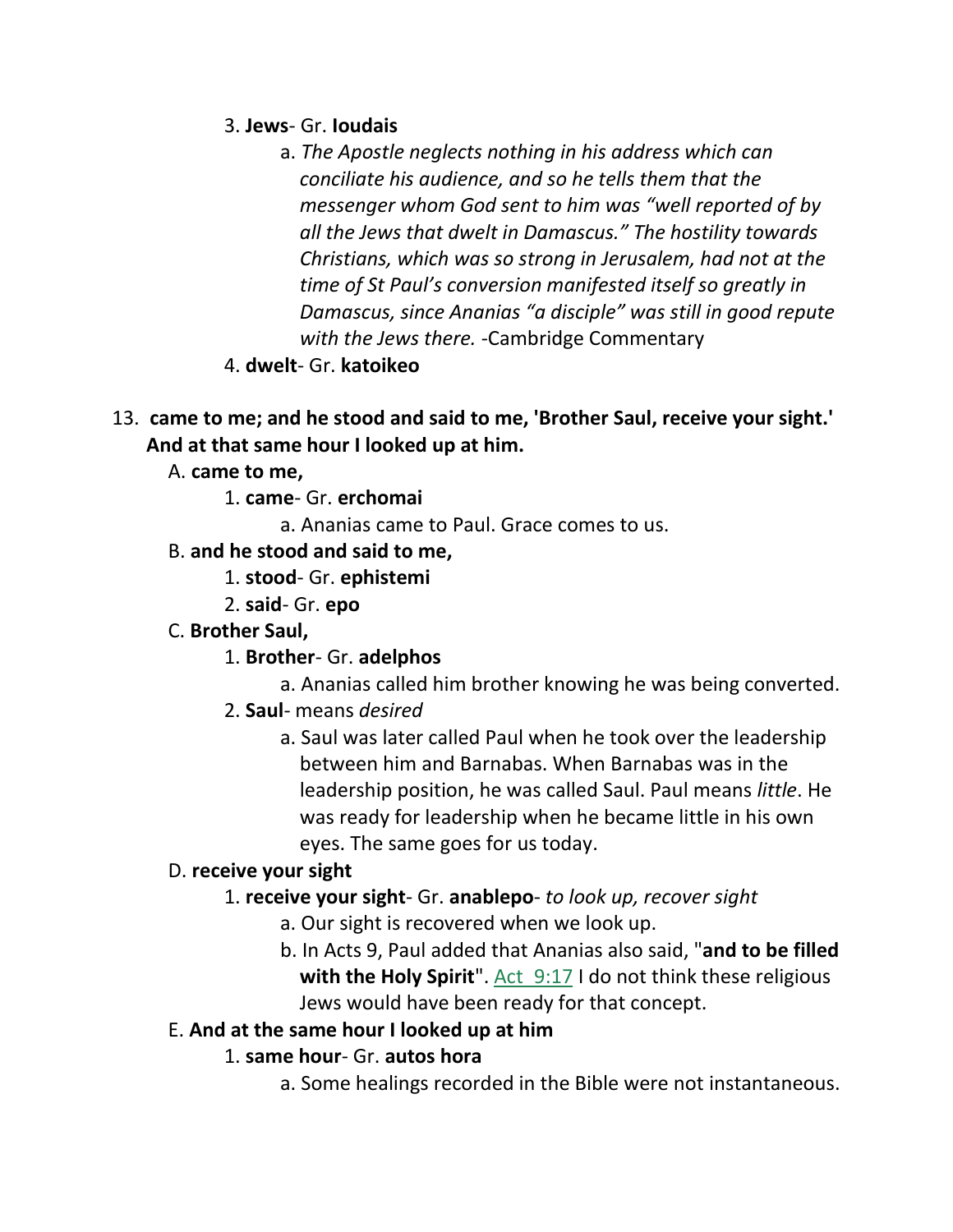Here we see that Paul's sight was recovered in the same hour after Ananias prayed for him.

- b. Some healings in our life will be instantaneous, and others will be progressive. Keep God off of your time clock!
- 2. **looked up** Gr. **anablepo**
- 14. **Then he said, 'The God of our fathers has chosen you that you should know His will, and see the Just One, and hear the voice of His mouth.**
	- A. **Then he said,**
		- 1. **said** Gr. **epo**
	- B. **The God of our fathers has chosen you that you should know His will,**
		- 1. **fathers** Gr. **pater**
			- a. The use of this term would connect him to this Jewish audience. You need to know who you are talking to. Paul will quickly forget this however and mention being sent to the Gentiles, which shut down his talk fast.
		- 2. **chosen** Gr. **procheirizomai** *hand chosen beforehand*
			- a. We need to know that we have been hand-chosen by God to know His will. Those who accept Jesus are hand-chosen to know God's will. Jesus is God's will!
		- 3. **know** Gr. **ginosko** *to come to know by progressive experience*
			- a. Knowing God's will is progressive. We can come to know God's good, acceptable, and perfect will of God. Rom. 12:2
		- 4. **will** Gr. **thelema**
			- a. First and foremost it is God's will that we believe on His Son Jesus Christ and be saved. That is the doorway to knowing all other things that pertain to God's will.
			- b. It takes wisdom to know and to walk in God's will.

## Eph. 5:17, Col. 1:9

#### C. **and see the Just One,**

- 1. **see** Gr. **eido**
- 2. **Just One** Gr. **dikaios**
	- a. There is only one Just and Righteous One Jesus Christ. We are made righteous in Him.
	- b. His perfect, righteous life, qualified Jesus to represent us as Savior and the Lamb of God that takes away our sin.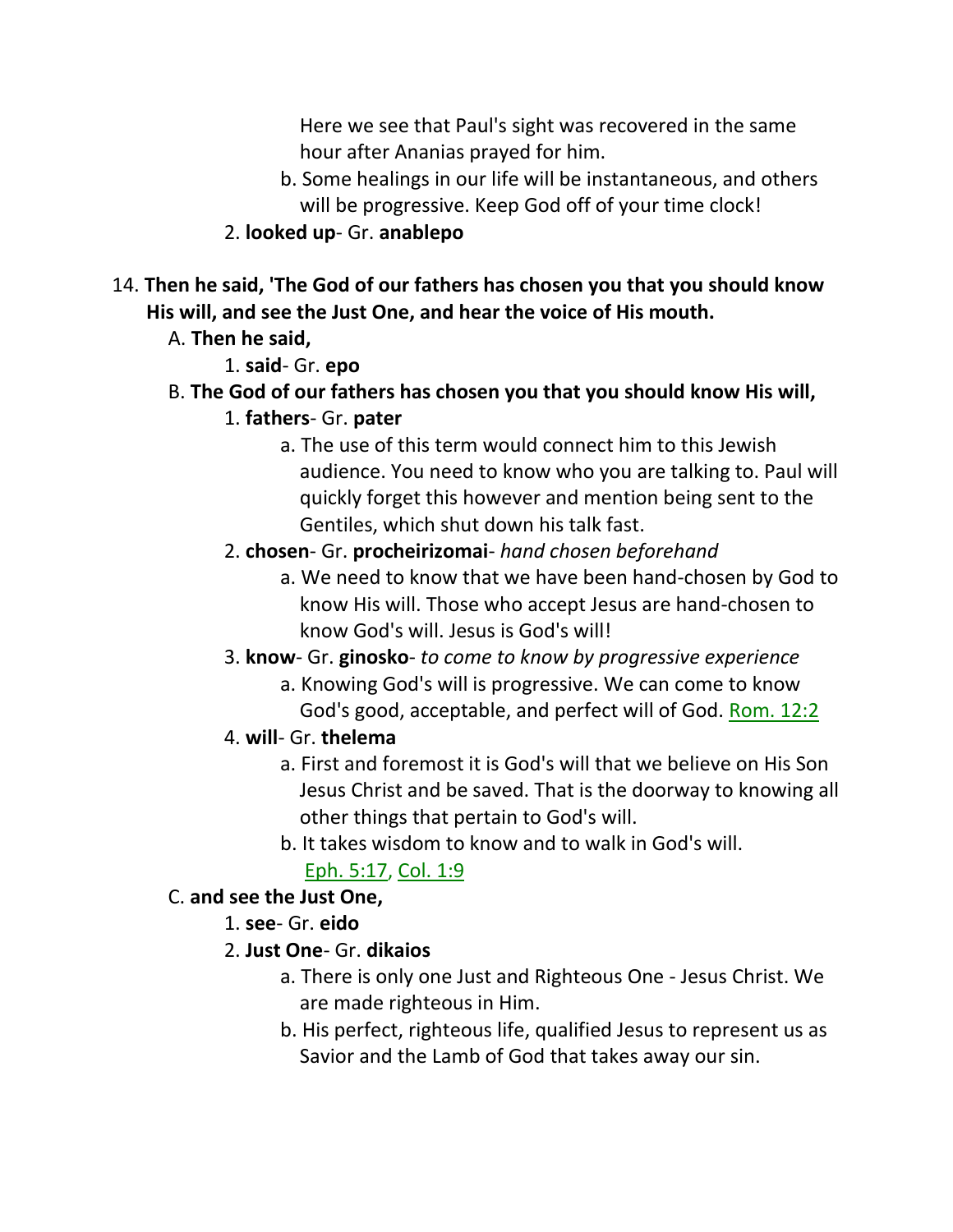c. Jesus was the Just One, suffering and dying for the unjust ones. 1 Pet. 3:18

## D. **and hear the voice of His mouth**

1. **hear**- Gr. **akouo**

## 2. **voice**- Gr. **phone**

- a. This is the voice of the Holy Spirit found in God's Word.
- b. Knowing God's will, seeing Jesus, and hearing His voice, all come through His Word. If you do not spend time in God's Word you will not know His will, you will not see Him nor hear Him.

## 3. **mouth**- Gr. **stoma**

## 15. **For you will be His witness to all men of what you have seen and heard.**

## A. **witness**- Gr. **martus**

1. We get our English word "martyr" from this word. Paul was a witness, in his life and in his death. He died as a martyr, for the faith, in Rome.

## B. **men**- Gr. **anthrophos**

1. This implies that Paul was sent to all mankind, but primarily he was sent first to the Gentiles, then Kings, and lastly to the Jews. Paul would always reverse this order. Acts 9:15

# C. **seen**- Gr. **horao**

1. A witness is someone who has seen or heard something. This is why our personal testimony is so powerful!

# D. **heard**- Gr. **akouo**

- 1. Peter talked about being a witness of what He had seen and heard on the holy mount. 2 Pet. 1:16-18
- 2. The early disciples could not help but speak of those things that they both saw and heard. Act 4:20

# 16. **And now why are you waiting? Arise and be baptized, and wash away your sins, calling on the name of the Lord.'**

# A. **And now why are you waiting?**

- 1. **waiting** Gr. **mello** *to delay, linger*
	- a. This is a crucial question every sinner must answer. Why are you waiting to get saved? Now is the day of salvation! Tomorrow is not promised to you.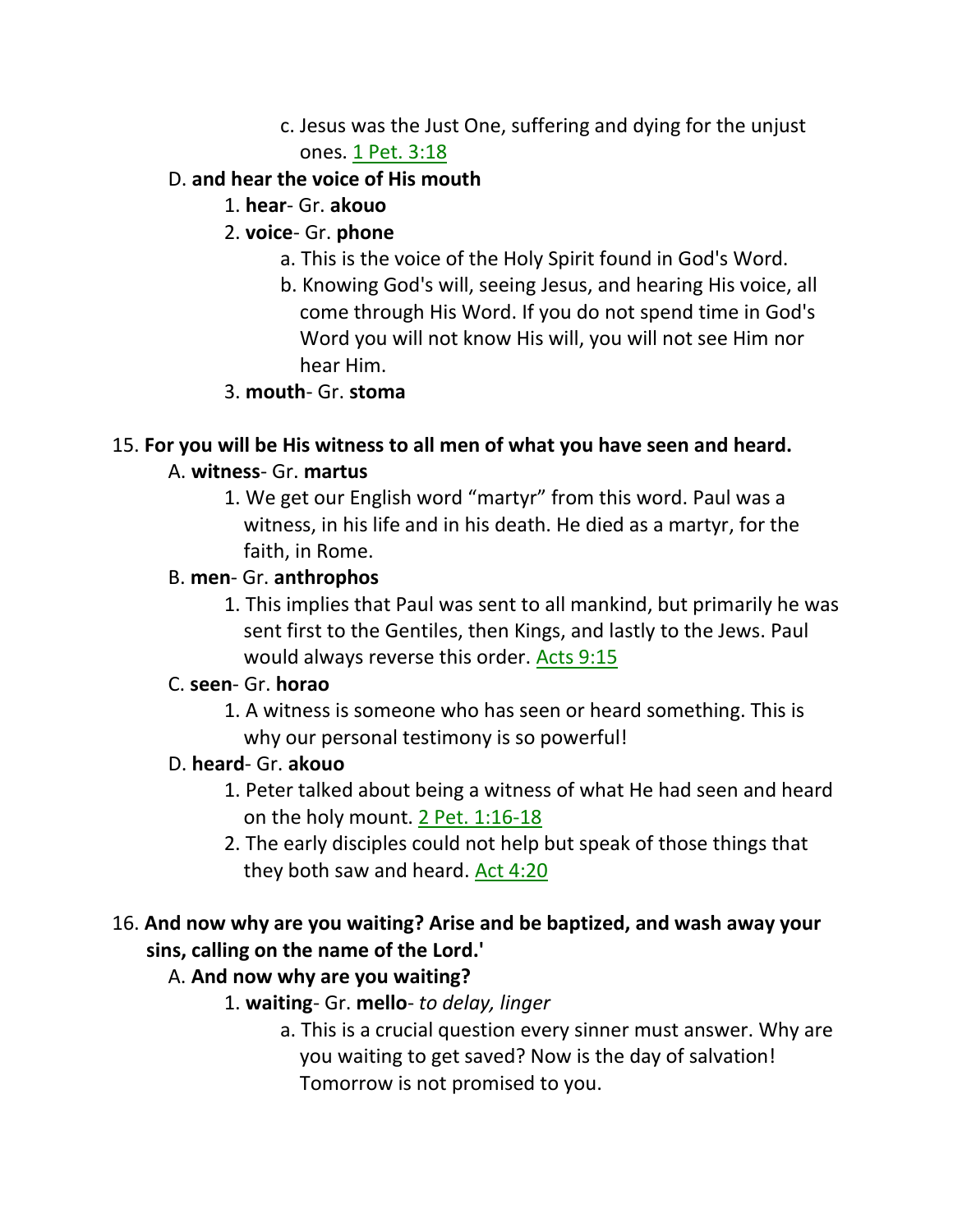#### B. **Arise and be baptized,**

## 1. **Arise**- Gr. **anistemi**

a. Arise notates an action. Water baptism is the first act of discipleship in following Jesus.

## 2. **baptized**- Gr. **baptizo**

#### C. **and wash away your sins,**

#### 1. **wash away**- Gr. **apolouo**

- a. This verse has been used to teach baptismal regeneration, or that baptism is necessary for salvation. Water does not wash away sins. The blood of Jesus washes away sins. Rev. 1:5
- b. Water baptism is just an outward symbolization of inward salvation of death, burial, and raising with Christ.

## 2. **sins**- Gr. **harmartia**

- a. The washing of sins is not done through the washing of water, but by calling upon the name of the Lord Jesus, in faith. Rom. 10:9-10
- b. This verse was used by a preacher before he was going to baptize a notorious sinner. Before going under the water, the sinner said, "Woe to the fish in this river when my sins get washed away!"

# D. **calling on the name of the Lord**

## 1. **calling**- Gr. **epikaleomai**- aor. tense- *having called*

- a. *Rather, "having called," that is, after having done so; referring to the confession of Christ which preceded baptism, as Act\_8:37*. JFB Commentary
	- b. This is calling upon the Lord in faith for salvation. Rom. 10:13

## 2. **name**- Gr. **onoma**

## 3. **Lord**- Gr. **kurios**

- a. Here we see that Paul's salvation experience happened at the same time as when He was baptized. He called upon the Lord in faith and then was baptized.
- b. In our modern church we have de-emphasized water baptism. This should not be. We need more baptism services nowadays.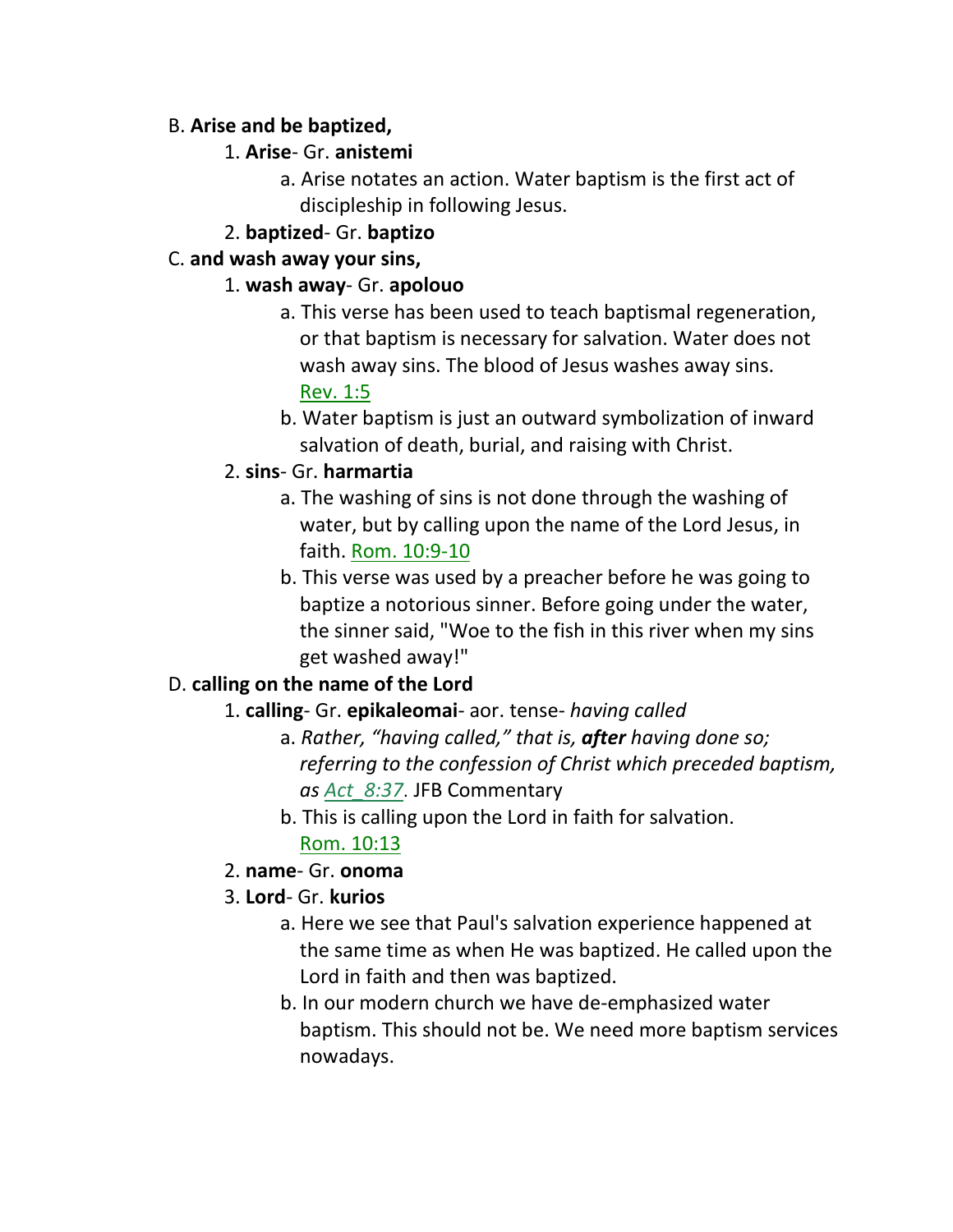- 17. **"Now it happened, when I returned to Jerusalem and was praying in the temple, that I was in a trance**
	- A. **Now it happened,**
		- 1. **happened** Gr. **ginomai**
	- B. **when I returned to Jerusalem and was praying in the temple,**
		- 1. **returned** Gr. **hupostrepho** *to turn back*
		- 2. **Jerusalem**
			- a. This is after Paul returned from Damascus after he was saved. God told him to leave Jerusalem because his testimony would not be received there. However, here he is again trying to give his testimony! God was not wrong nor changed his mind! It was not be received back then and it will definitely not be received now!
		- 3. **praying** Gr. **proseuchomai**
		- 4. **temple** Gr. **hieron**
	- C. **that I was in a trance**
		- 1. **trance** Gr. **ekstasis** *displacement of the mind*
			- a. This is what happened to Peter on the rooftop while waiting for lunch. Acts 10:10 I have had a few trances while waiting for lunch.
			- b. A trance is when your senses are suspended and you do not know where you are.

## 18. **and saw Him saying to me, 'Make haste and get out of Jerusalem quickly, for they will not receive your testimony concerning Me.'**

#### A. **and saw Him saying to me,**

- 1. **saw** Gr. **eido**
	- a. Paul saw Jesus in this vision.

#### 2. **saying**- Gr. **ego**

B. **Make haste and get out of Jerusalem quickly,**

#### 1. **make haste**- Gr. **speudo**

- a. The Lord did not merely say leave Jerusalem, but leave it in a hurry!
- 2. **get out** Gr. **ek**

#### 3. **Jerusalem**

- a. What is Paul doing back in Jerusalem?
- C. **for they will not receive your testimony concerning Me**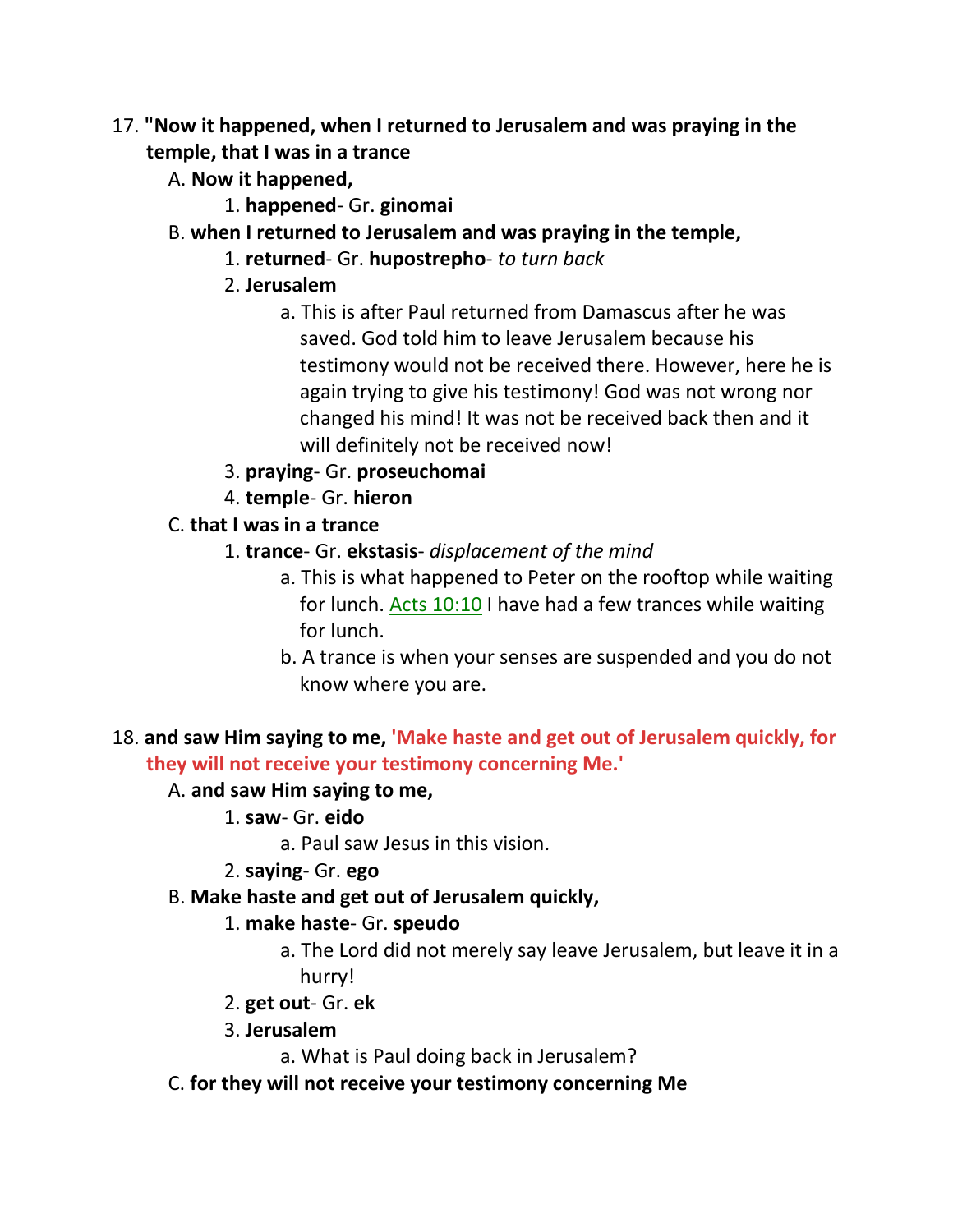- 1. **receive** Gr. **paradechomai** *to receive or embrace with favor, approve, love*
	- a. The Jews in Jerusalem would not embrace or love Paul's testimony back then, and nothing has changed. They hated it still. Paul was out of the will God in Jerusalem.
- 2. **testimony** Gr. **marturia**
- 19. **So I said, 'Lord, they know that in every synagogue I imprisoned and beat those who believe on You.**
	- A. **So I said,**
		- 1. **said** Gr. **epo**
	- B. **Lord** Gr. **kurios**
	- C. **they know that in every synagogue I imprisoned and beat those who believe on you**
		- 1. **know** Gr. **eido**
		- 2. **synagogue** Gr. **sunagoge**
		- 3. **imprisoned** Gr. **phulakizo**
		- 4. **beat** Gr. **dero** *to flay, to remove skin, scourge*
		- 5. **believe** Gr. **pisteuo**
			- a. Paul was arguing with the Lord. He was basically saying that he was a big time hero in the eyes of the Jews, by his zeal, in persecuting Christians. He thought he would have been a huge asset to the Lord with sharing his testimony to the Jews on how he got saved. It was not God's will for Paul to be sent to the Jews, but to the Gentiles.
			- b. A similar mistake is made today. When a star in Hollywood or in the sports world gets saved they think that they have really done God a favor in them getting saved and giving their testimony for the Lord. Usually, they have not been discipled and fall into pride and sin and actually brings discredit the gospel.
			- c. It is not who you were as a sinner that qualifies you for fruitful ministry, but who God has made you to be, and His call on your life and you walking in that.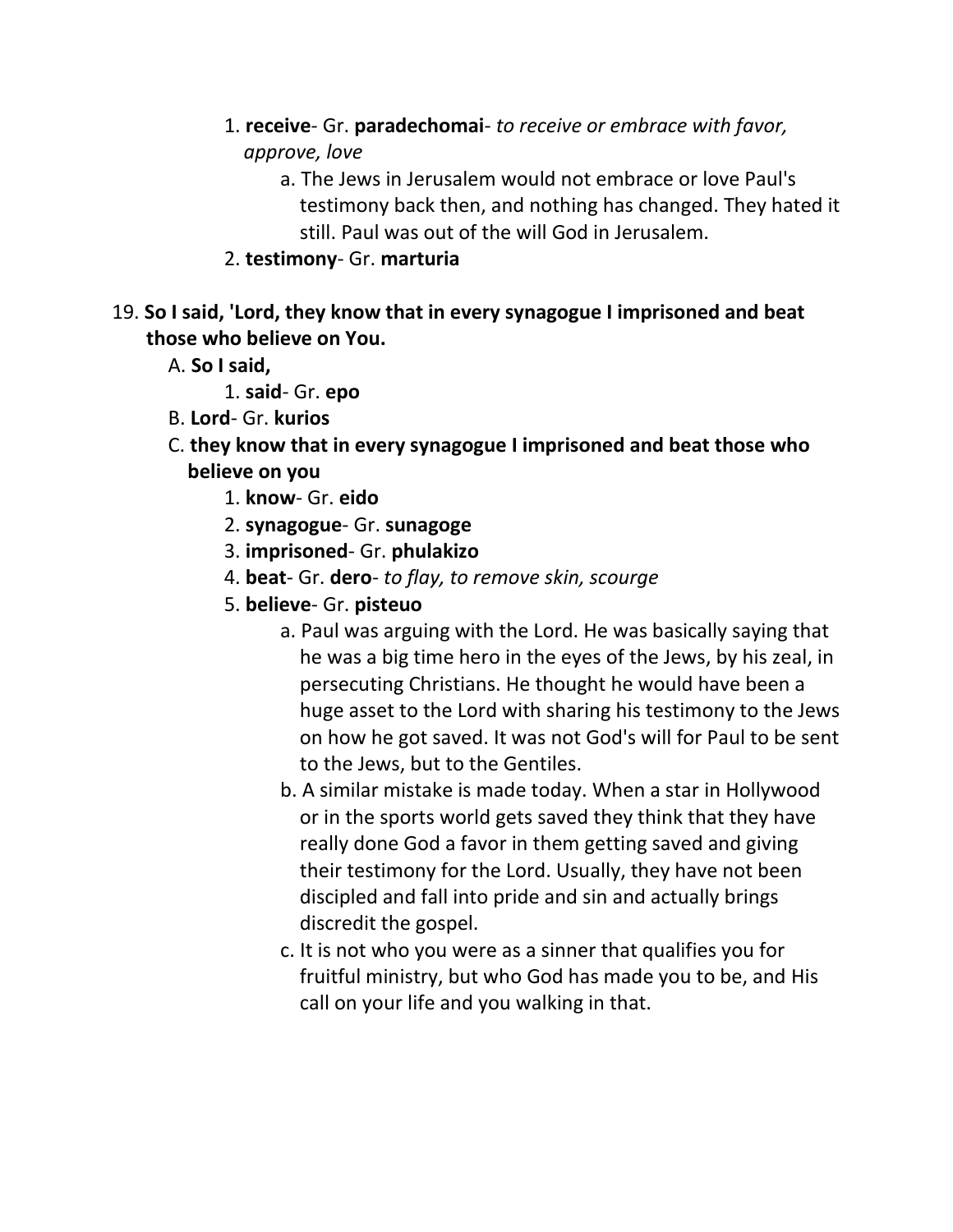- 20. **And when the blood of Your martyr Stephen was shed, I also was standing by consenting to his death, and guarding the clothes of those who were killing him.'**
	- A. **And when the blood of Your martyr Stephen was shed,**
		- 1. **blood** Gr. **aima**
			- a. Stephen was killed, by stoning. Here we see that the stoning was a bloody affair.
		- 2. **martyr** Gr. **martus**
		- 3. **Stephen** means *crowned one*
		- 4. **shed** Gr. **ekcheo** *to pour forth*
			- a. This was not just a little blood, it poured forth from his wounds.

#### B. **I also was standing by consenting to his death,**

- 1. **standing** Gr. **ephistemi**
- 2. **consenting** Gr. **suneudokeo** *to be pleased together with, to approve together (with others)*
	- a. At the time Saul was pleased and approved of Stephen's stoning.

#### 3. **death**- Gr. **anairesis**

## C. **and guarding the clothes of those who were killing him**

## 1. **guarding**- Gr. **phulasso**

- a. I do not know if Saul had tickets assigned to each article so that the right person had their garment returned to them.
- 2. **clothes**-Gr. **himition**
- 3. **killing** Gr. **anaireo**

#### 21. **Then He said to me, 'Depart, for I will send you far from here to the Gentiles.'**

#### A. **Then He said to me,**

- 1. **said** Gr. **epo**
- B. **Depart** Gr. **poreuomai**

#### C. **for I will send you far from here to the Gentiles**

- 1. **send** Gr. **exapostello** to send as an apostle
	- a. Paul was being sent as an apostle to the Gentiles.2 Tim. 1:11
- 2. **far** Gr. **makran**

#### 3. **Gentiles**- Gr. **ethnos**

a. Send him to who? The Gentiles. God did not say to the Jews and then Gentiles. He said, Gentiles. Paul went far, but he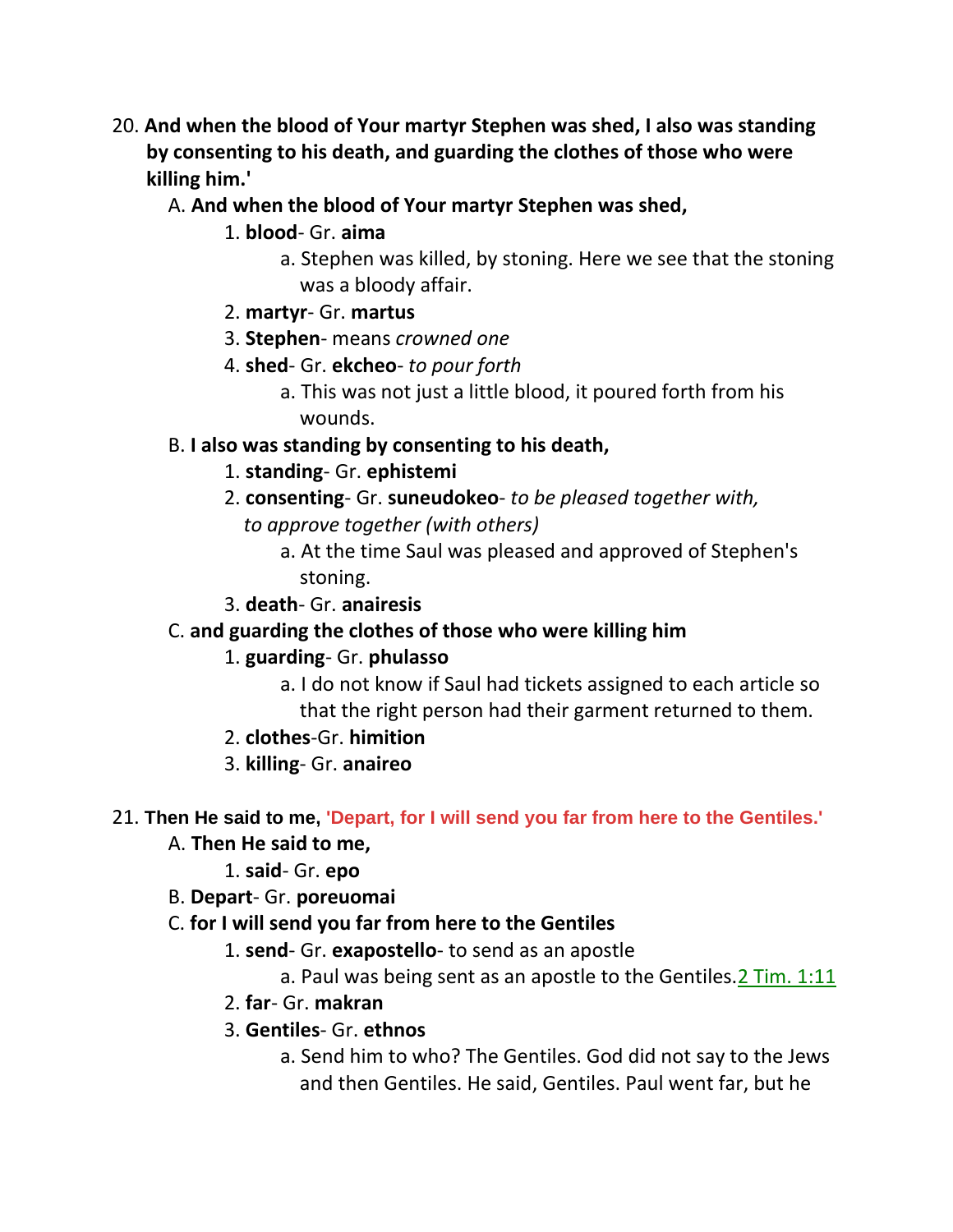would go to the Jews and then to the Gentiles, when he was rejected by the Jews.

- b. Paul was doing pretty good up until this point. Saying he was sent to the Gentiles was not the brightest thing to say to this group of religious zealous Jews, if he was trying to preach the gospel to them. He could have left out the gentiles part.
- 22. fit-**And they listened to him until this word, and** *then* **they raised their voices and said, "Away with such a** *fellow* **from the earth, for he is not fit to live!"** A. **And they listened to him until this word,**
	- 1. **listened** Gr. **akouo**
	- 2. **word** Gr. **logos**
		- a. Until the word "Gentiles".
	- B. **and then they raised their voices and said,**
		- 1. **raised** Gr. **epairo**
		- 2. **voices** Gr. **phone**
		- 3. **said** Gr. **lego**
	- C. **Away with such a fellow from the earth,**
		- 1. **away** Gr. **airo**
		- 2. **earth** Gr. **ge**
			- a. They wanted Paul dead! They surely would have killed Paul that day, if the Romans had not rescued him from their hands.
			- b. God had warned Paul about this all the way to Jerusalem, but he did not listen.

## D. **for he is not fit to live**

- 1. **fit** Gr. **kathecho** *becoming, fit*
- 2. **live** Gr. **zao**
	- a. Talk about hardened hearts! They saw themselves so much better than the Gentiles, that they thought no one was fit to live, if they went to minister God's Word to the Gentiles. We have a bunch of Jonahs here. Jonah hated Gentiles and tried his best to run from his call to minister to them. He was even angry when God was merciful to them.
	- b. Jonah left such a bad taste in the fish's mouth that he spat him up!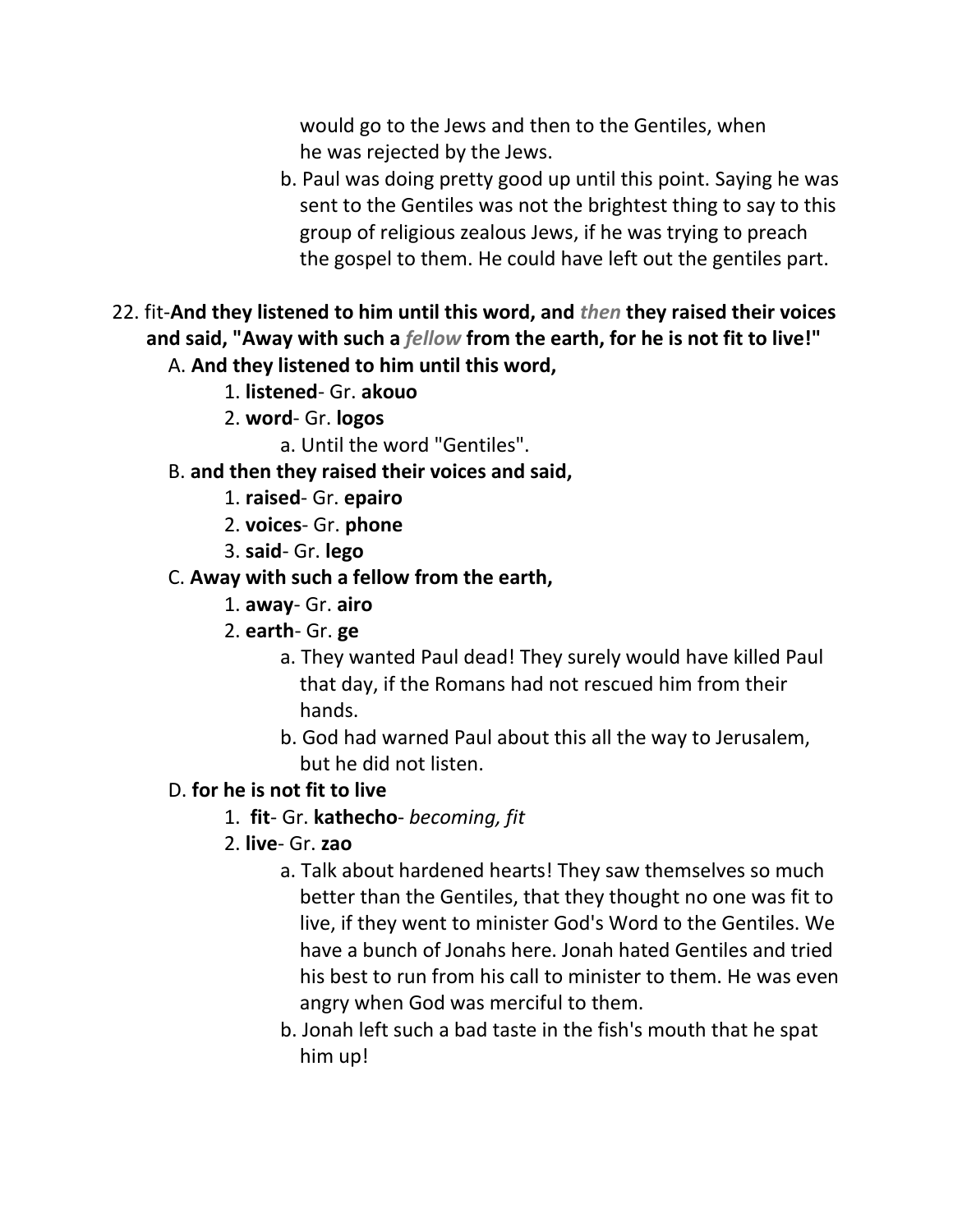- c. These hard hearted men were filling up their sins to the full and judgment was coming.  $1Th$   $2:14-16$
- 23. **Then, as they cried out and tore off** *their* **clothes and threw dust into the air,** A. **Then,**
	- B. **as they cried out and tore off their clothes and threw dust into the air**
		- 1. **cried out** Gr. **kraugazo** *to cry out, cry aloud, to shout*
		- 2. **tore off** Gr. **rhipteo** *to toss up*
		- 3. **clothes** Gr. **himition**
		- 4. **threw** Gr. **ballo**
		- 5. **dust** Gr. **koniortos** *dust which becomes airborne when disturbed*
		- 6. **air** Gr. **aer**
			- a. *Compare the action of Shimei, 2Sa\_16:13, where the marginal rendering shews that the dust was thrown at David. Perhaps it may have been meant in the present case to be thrown at St Paul, who was above the crowd, at the top of the stairs. The attempt to reach him with what they threw was futile, but it shewed what they would fain have done.* Cambridge Bible Commentary
			- b. This is a classic case of a real conniption fit!
- 24. **the commander ordered him to be brought into the barracks, and said that he should be examined under scourging, so that he might know why they shouted so against him.**
	- A. **the commander ordered him to be brought into the barracks,**
		- 1. **commander** Gr. **chiliarchos**
		- 2. **ordered** Gr. **keleuo**
		- 3. **brought** Gr. **ago**
		- 4. **barracks** Gr. **parembole**
	- B. **and said that he should be examined under scourging,**
		- 1. **said** Gr. **epo**
		- 2. **examined** Gr. **anetazo** *to examine strictly, thoroughly or forensically*
			- a. *The word used here is commonly applied to metals whose nature is tested, or examined by fire; and then it meant to subject to torture or torments, in order to extort a confession where persons were accused of crime*. -Barnes Commentary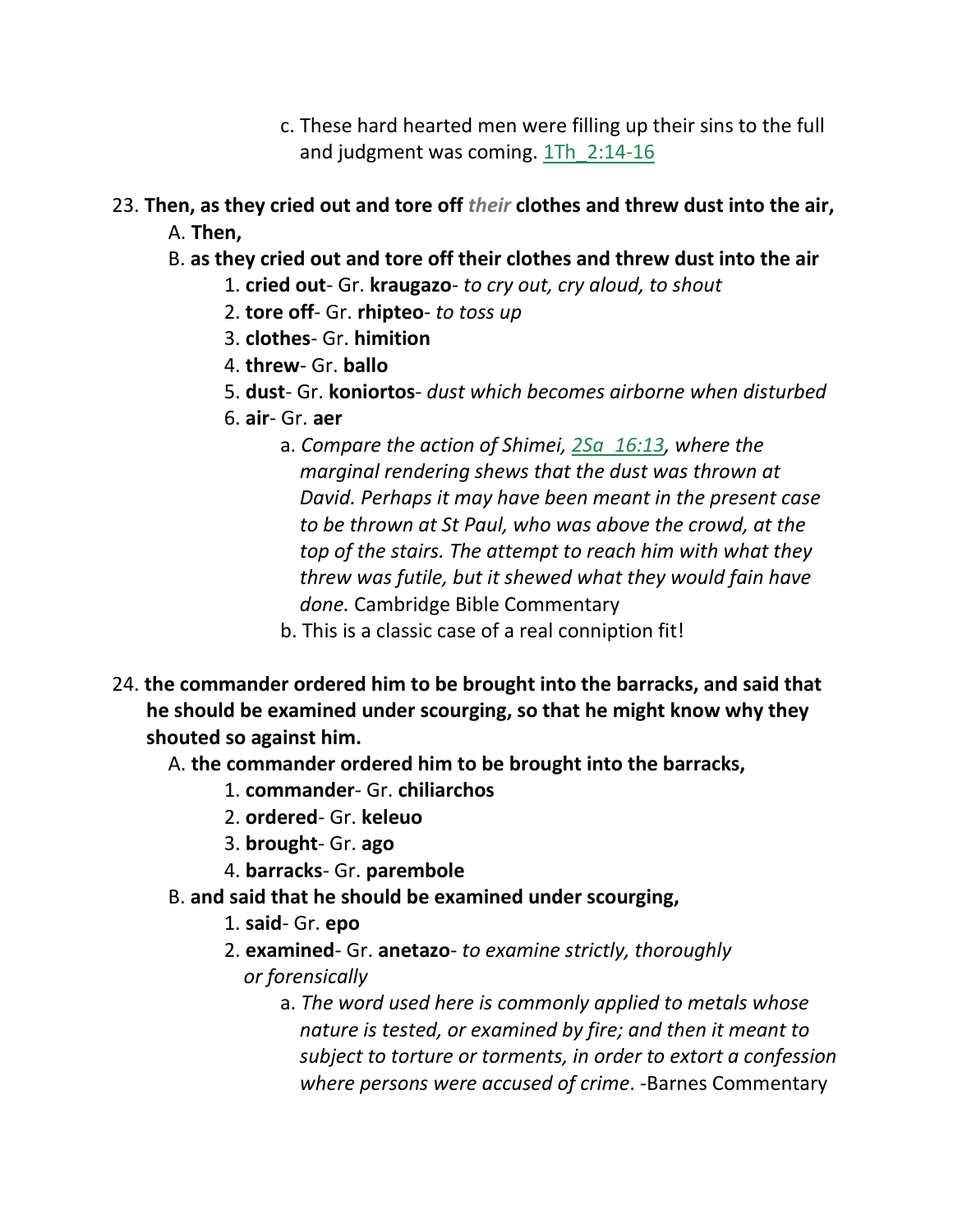3. **scourging**- Gr. **mastix**

- a. *This scourging was a very usual torture among the Romans in the case of criminals who had to be examined. The punishment was carried out by lictors, and was usually inflicted by rods.* Popular NT Commentary
- C. **so that he might know why they shouted so against him**
	- 1. **know** Gr. **epiginosko** *to know fully*
	- 2. **shouted** Gr. **epiphoneo**
- 25. **And as they bound him with thongs, Paul said to the centurion who stood by, "Is it lawful for you to scourge a man who is a Roman, and uncondemned?"**
	- A. **And as they bound him with thongs,**
		- 1. **bound** Gr. *to extend before; to stretch out*
			- a. If not bound, the sufferer would move and fight against the blows. The thongs would keep him from moving.
		- 2. **thongs** Gr. **himas** *a strap or thong of leather*
	- B. **Paul said to the centurion who stood by,**
		- 1. **said** Gr. **epo**
		- 2. **centurion** Gr. **hekatontarches**
			- a. The centurion was given the task to oversee the scourging.
		- 3. **stood by** Gr. **histemi**
	- C. **Is it lawful for you to scourge a man who is a Roman,**
		- 1. **lawful** Gr. **exesti** *is it right*
		- 2. **scourge** Gr. **mastix**
		- 3. **man** Gr. **anthropos**
		- 4. **Roman**
			- a. A Roman could not be legally bound or beaten without a trial.
			- b. Paul learned to use this loophole the hard way. He was beaten in Philippi and when they heard that he was a Roman citizen, they were very afraid, and let him go. Paul noted that and used that here which kept him from being whipped.
			- c. When the enemy comes to scourge us, we need to say, "It is not legal for you to do so, since I am innocent and righteous through the blood of Jesus. It is not legal for you to do this to a full citizen of the kingdom of God!".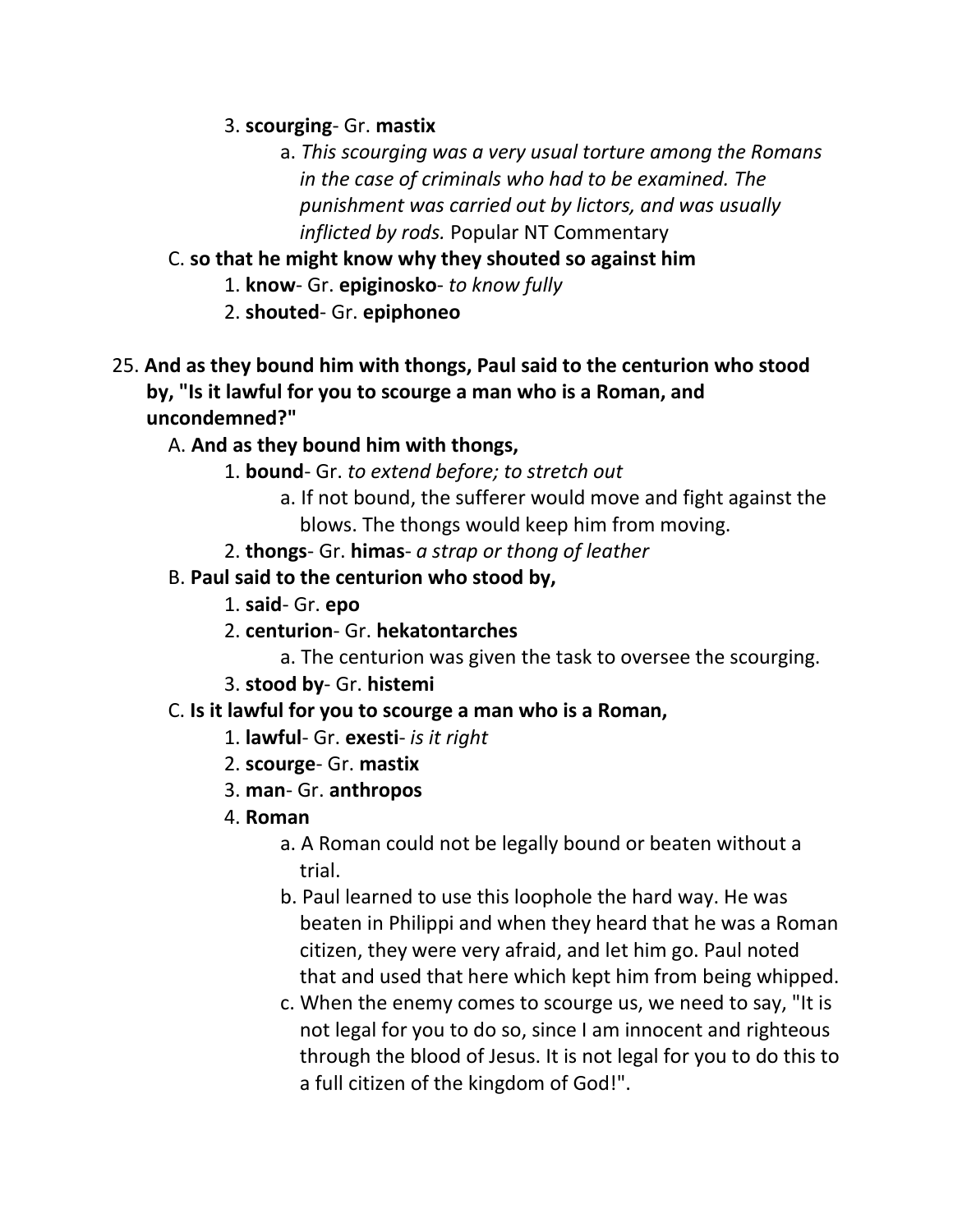D. **and uncondemned**

- 1. **uncondemned** Gr. **akatakritos** *not judged against*
- 26. **When the centurion heard** *that,* **he went and told the commander, saying, "Take care what you do, for this man is a Roman."**
	- A. **When the centurion heard that,**
		- 1. **centurion** Gr. **hekatontarches**
		- 2. **heard** Gr. **akouo**
	- B. **he went and told the commander,**
		- 1. **went** Gr. **proserchomai**
		- 2. **told** Gr. **apagello**
		- 3. **commander** Gr. **chiliarchos**
	- C. **saying** Gr. **lego**
	- D. **Take care what you do,**
		- 1. **take care** Gr. **horao** *look*
		- 2. **do** Gr. **poieo**
	- E. **for this man is a Roman**
		- 1. **man** Gr. **anthropos**
		- 2. **Roman**
- 27. **Then the commander came and said to him, "Tell me, are you a Roman?" He said, "Yes."**
	- A. **Then the commander came and said to him,**
		- 1. **commander** Gr. **chiliarchos**
		- 2. **came** Gr. **proserchomai**
		- 3. **said** Gr. **epo**
	- B. **Tell me,**
		- 1. **tell** Gr. **lego**
	- C. **are you a Roman**
		- 1. **Roman**
			- a. Passports, ID cards and other modern forms of identification did not exist in Ancient Rome. They did have identification however. It was usually a clay tile, sometimes metal, and so it was just called Tessera (tile). It was needed to get the food allowance and other perks. This was primarily important for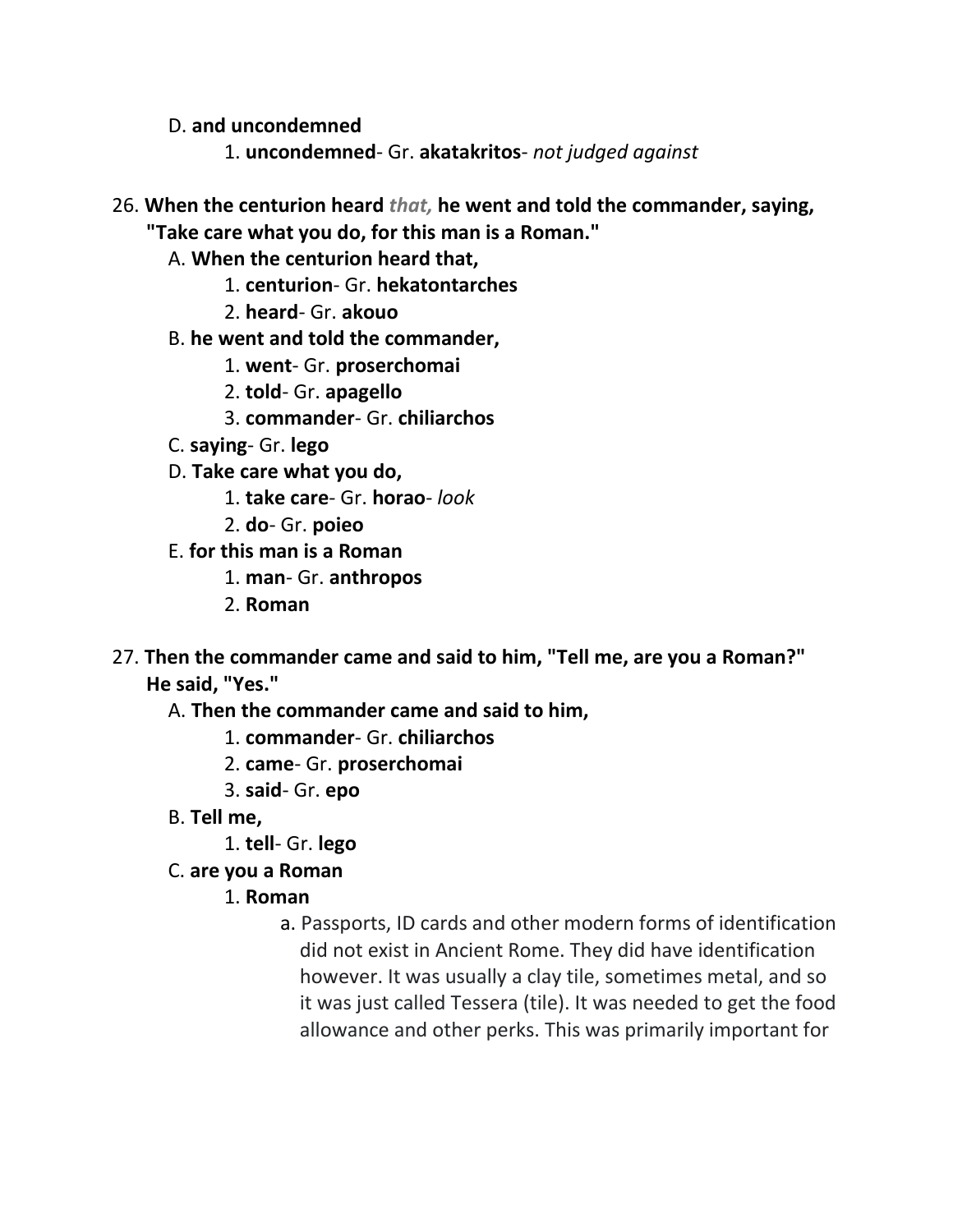the citizens living on the other side of river, Tiber, because they were not in the usual social network. It was possible to sell or gift it to other people or lend it for a time.

## D. **He said,**

## 1. **said**- Gr. **phemi**

# E. **Yes**- Gr. **nai**

1. There is no mention of Paul being asked for proof of his citizenship, but it is hard to believe that the commander did not require proof of his citizenship. It would be easy just to lie about being born a Roman citizen, especially to get out of being scourged! Since the commander believed Paul about being a citizen, I believe proof was asked for and presented by Paul and it sufficed the commander.

# 28. **The commander answered, "With a large sum I obtained this citizenship." And Paul said, "But I was born** *a citizen.***"**

- A. **The commander answered,**
	- 1. **commander** Gr. **chiliarchos**
	- 2. **answered** Gr. **apokrinomai**

# B. **With a large sum I obtained this citizenship**

- 1. **large sum** Gr. **polus kephalaion** *large the pecuniary sum total of a reckoning, amount, head*
	- a. *Roman citizenship was bought and sold in the reign of Claudius, we know, at a high price: at a subsequent date, for next to nothing. But to put in a false claim to this privilege was a capital crime.* - JFB Commentary
- 2. **obtained** Gr. **ktaomai**

# 3. **this citizenship**- Gr. **taute politeia**

a. The commander said **this** citizenship. No doubt he pulled out his proof of citizenship and pointed to it. No doubt, Paul had similar proof.

# C. **And Paul said,**

1. **said**- Gr. **epo**

# D. **But I as born a citizen**

- 1. **born** Gr. **gennao**
- 2. **a citizen** not in Greek- *omit*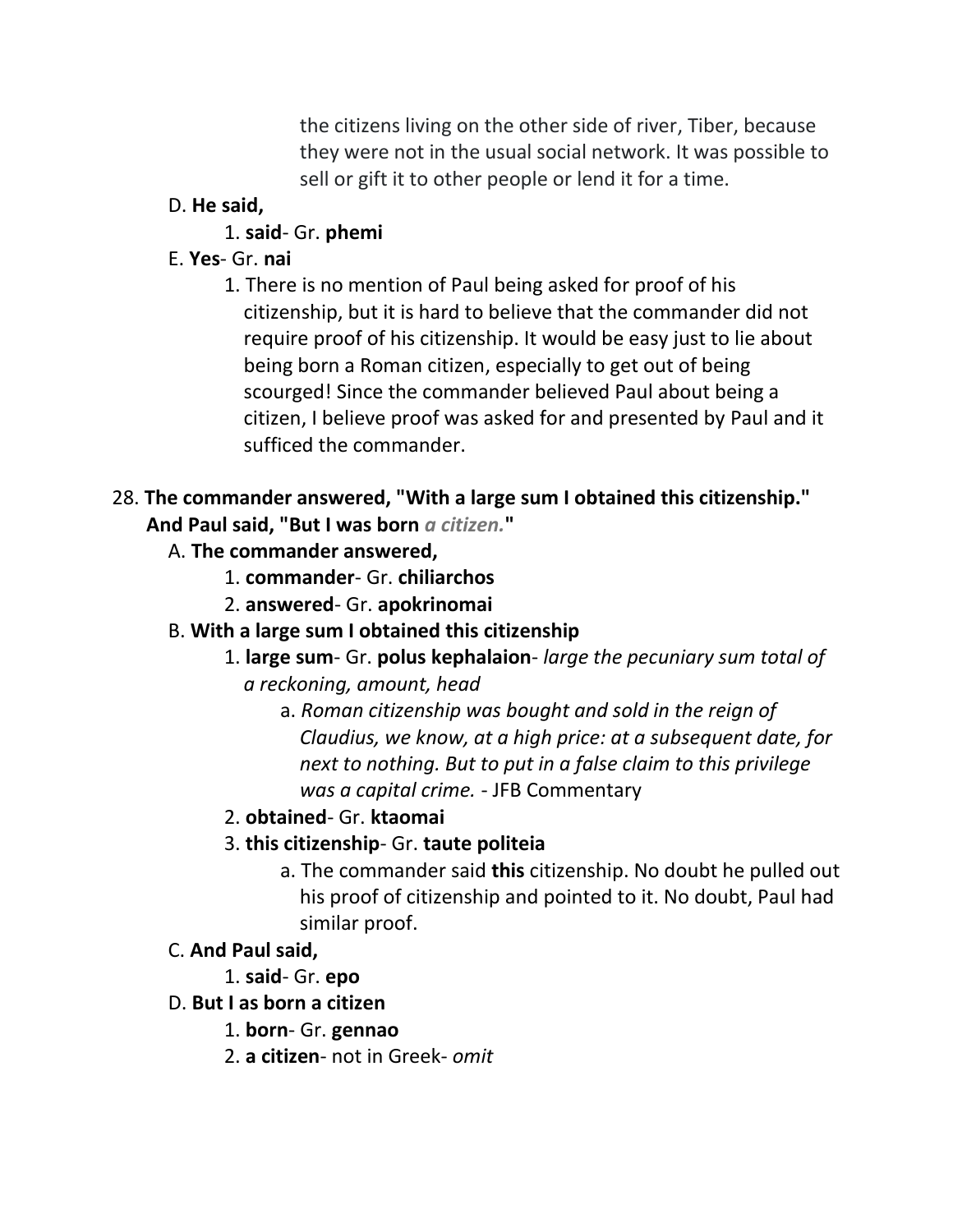- a. *How St Paul came to be a Roman citizen by birth we cannot tell, probably some ancestor for meritorious conduct had been rewarded with enfranchisement. Tarsus was a free city, and had its own laws and magistrates, but that did not constitute its inhabitants Roman citizens.* - Cambridge Commmentary
- 29. **Then immediately those who were about to examine him withdrew from him; and the commander was also afraid after he found out that he was a Roman, and because he had bound him.**
	- A. **Then immediately those who were about to examine him withdrew from him,**
		- 1. **examine** Gr. **anetazo** *to examine thoroughly; to examine by torture*
		- 2. **withdrew** Gr. **aphistemi** *to stand off from*
	- B. **and the commander was also afraid after he found out that he was a Roman**
		- 1. **commander** Gr. **chiliarchos**
		- 2. **afraid** Gr. **phobeo**
			- a. Breaking Roman law was very serious and had ruthless consequences. This soldier was very afraid of breaking the law in regards to Paul.
		- 3. **found out** Gr. **epiginosko** *to come to full knowledge*
- 30. **The next day, because he wanted to know for certain why he was accused by the Jews, he released him from** *his* **bonds, and commanded the chief priests and all their council to appear, and brought Paul down and set him before them.**
	- A. **The next day,**
		- 1. **next day** Gr. **epaurion**
	- B. **because he wanted to know for certain why he was accused by the Jews,**
		- 1. **wanted** Gr. **boulomai**
		- 2. **know** Gr. **epiginosko** *to know fully*
		- 3. **accused** Gr. **kategoreo** *to speak openly against, to condemn or accuse mainly in a legal sense*
	- C. **he released him from his bonds,**